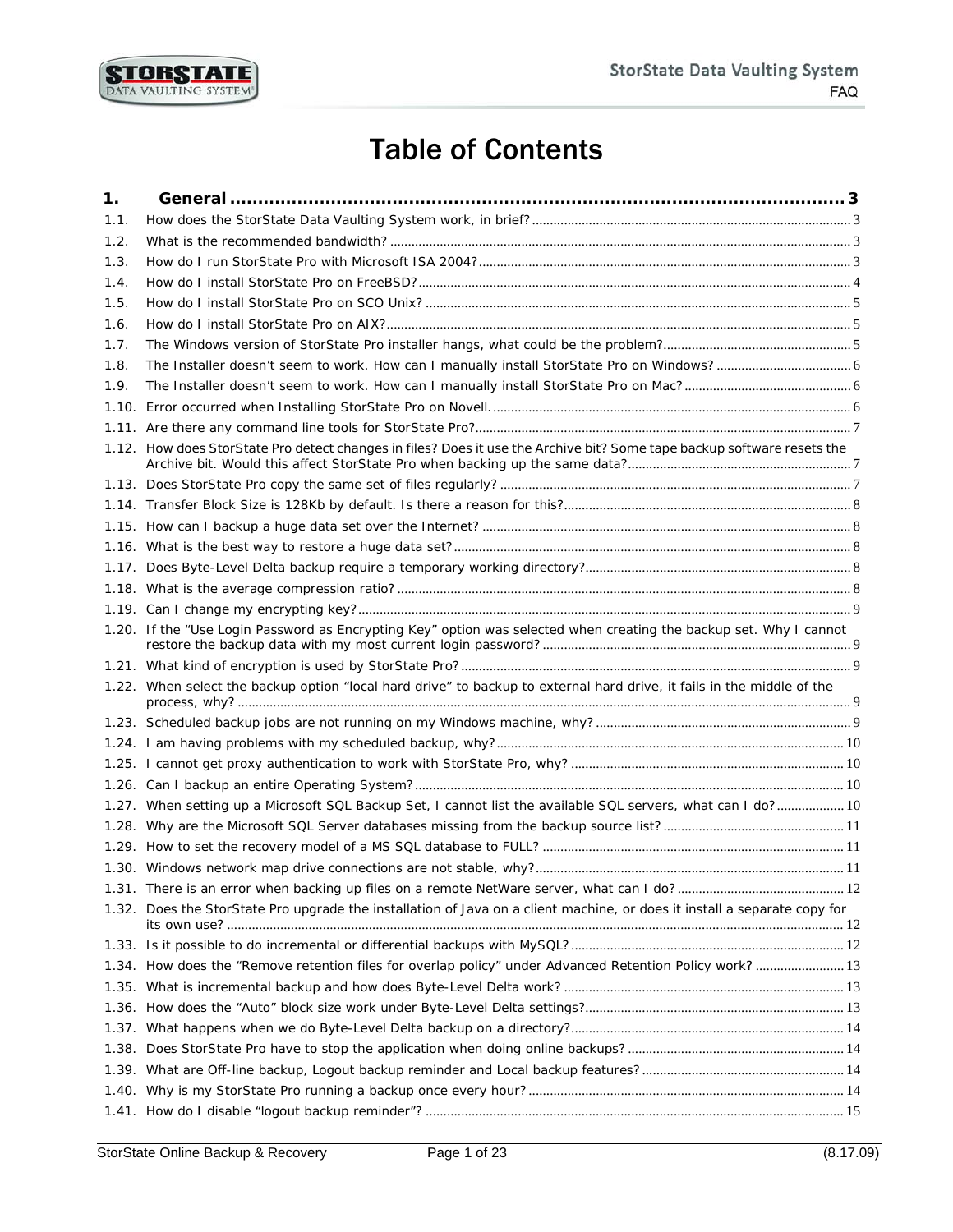#### **StorState Data Vaulting System FAQ**

|       | 1.43. The MS SQL or MS Exchange database backup job stores 2 copies of the spooled database file in the "temporary                                                                                     |      |
|-------|--------------------------------------------------------------------------------------------------------------------------------------------------------------------------------------------------------|------|
|       | directory" (tagged with different datetimes). This has taken up extra disk space, is this necessary? 15                                                                                                |      |
|       |                                                                                                                                                                                                        |      |
|       |                                                                                                                                                                                                        |      |
|       | 1.46. In Windows, when StorState Pro is creating Shadow Copy Set, it gets the "[ERROR] E_UNEXPECTED" error, what                                                                                       |      |
|       |                                                                                                                                                                                                        |      |
|       |                                                                                                                                                                                                        |      |
|       |                                                                                                                                                                                                        |      |
|       |                                                                                                                                                                                                        |      |
|       |                                                                                                                                                                                                        |      |
|       |                                                                                                                                                                                                        |      |
|       |                                                                                                                                                                                                        |      |
|       | 1.54. StorState Pro crashes when opening [Backup Source] of a Lotus Domino/Notes backup set, what can I do? 17                                                                                         |      |
|       |                                                                                                                                                                                                        |      |
| 2.    |                                                                                                                                                                                                        |      |
| 2.1.  |                                                                                                                                                                                                        |      |
| 2.2.  |                                                                                                                                                                                                        |      |
| 2.3.  |                                                                                                                                                                                                        |      |
| 2.4.  |                                                                                                                                                                                                        |      |
| 2.5.  | "The process cannot access the file because another process has locked a portion of the file" 18                                                                                                       |      |
| 2.6.  |                                                                                                                                                                                                        |      |
| 2.7.  |                                                                                                                                                                                                        |      |
| 2.8.  | "Invalid XML Character" / "XML document structures must start and end within the same entity" 19                                                                                                       |      |
| 2.9.  |                                                                                                                                                                                                        |      |
| 2.10. |                                                                                                                                                                                                        |      |
| 2.11. | " [Microsoft][ODBC SQL Server Driver][SQL Server]The statement BACKUP LOG is not allowed while the recovery                                                                                            |      |
| 2.12. | "CExBackup::backupService:HrESEBackupSetup: Error Number 0xc800020e: An incremental backup cannot be                                                                                                   |      |
|       | 2.13. "CExBackup::backupStorageGroup:HrESEBackupTruncateLogs: Error Number 0xc7ff1004: (null) "21                                                                                                      |      |
| 2.14. | "CExBackup::backupStorageGroupLog:HrESEBackupGetLogAndPatchFiles: Error Number 0xc8000232: Some                                                                                                        |      |
| 2.15. |                                                                                                                                                                                                        | . 21 |
|       |                                                                                                                                                                                                        |      |
| 2.17. | "Expect log sequence 'xxx' but found 'SERVERNAME\Microsoft Information Store\First Storage                                                                                                             |      |
| 2.18. | "The last backup jobs of *.stm (2006-10-30-13-40-21) and *.edb (2006-11-04-03-05-00) don't match for<br>database 'ServerX\Microsoft Information Store\First Storage Group\Mailbox Store (ServerX)"" 22 |      |
| 2.19. | "No *.stm found for database 'ServerX\Microsoft Information Store\First Storage Group\Mailbox Store                                                                                                    |      |
|       | 2.20. Exception in thread "main" java.lang.UnsatisfiedLinkError: /usr/local/obm/jvm/lib/i386/libawt.so: libXp.so.6:                                                                                    |      |

**STORSTATE**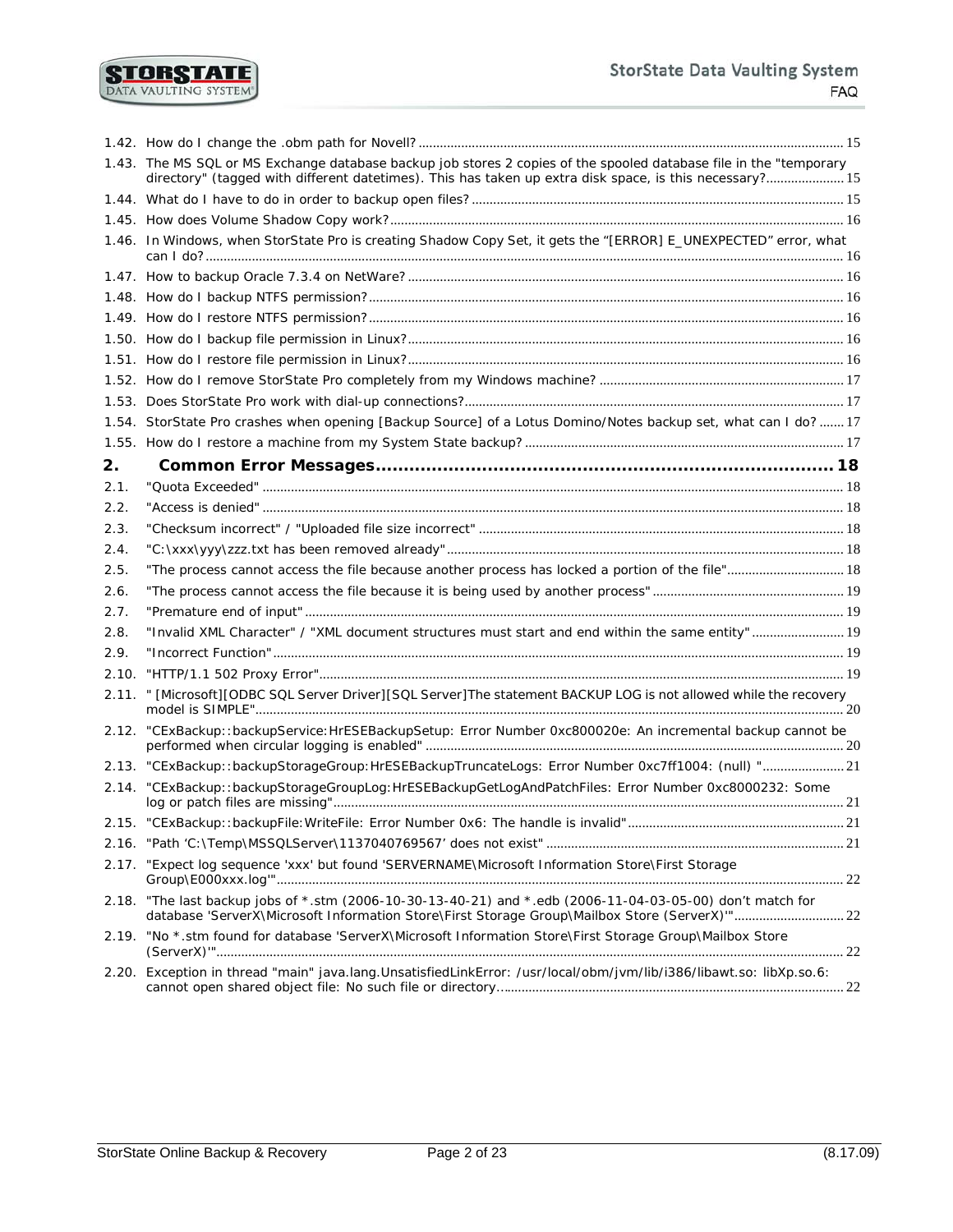# <span id="page-2-0"></span>**1. General**

<span id="page-2-1"></span>**1.1. How does the StorState Data Vaulting System work, in brief?**



- 1) New files and files updated since the last backup are cataloged
- 2) Each file is compressed, encrypted and securely backed up to the StorState Data Vaulting Center through a secure socket layer
- 3) Your backup data is then replicated to an additional Data Vaulting Center in another geographic region for maximum redundancy



Server / Workstation





**Data Vaulting Center** 

Redundant **Data Vaulting Center** 



[^Back to top](#page-0-0)

# <span id="page-2-2"></span>**1.2. What is the recommended bandwidth?**

It depends on the overall size of the data being backed up, how often the data is changed, and how much of the data actually changes.

[^Back to top](#page-0-0)

# <span id="page-2-3"></span>**1.3. How do I run StorState Pro with Microsoft ISA 2004?**

To connect StorState Pro to the data vaulting center through Microsoft ISA Server, please do the following to enable [Web Proxy] service on the ISA Server:

- 1. Open [Start] -> [Programs] -> [Microsoft ISA Server] -> [ISA Server Management]
- 2. On the left panel, select [Microsoft Internet Security and Acceleration Server] -> [SERVER] -> [Configuration] -> [Networks]
- 3. On the top menu, select [Action] -> [New] -> [Network]. Enter a "Network Name" (e.g. Internal) and define the IP address range for your internal network (e.g. 192.168.1.0 - 192.168.1.255)
- 4. Double click the new network that should now be added to on the bottom panel
- 5. Select the [Web Proxy] tab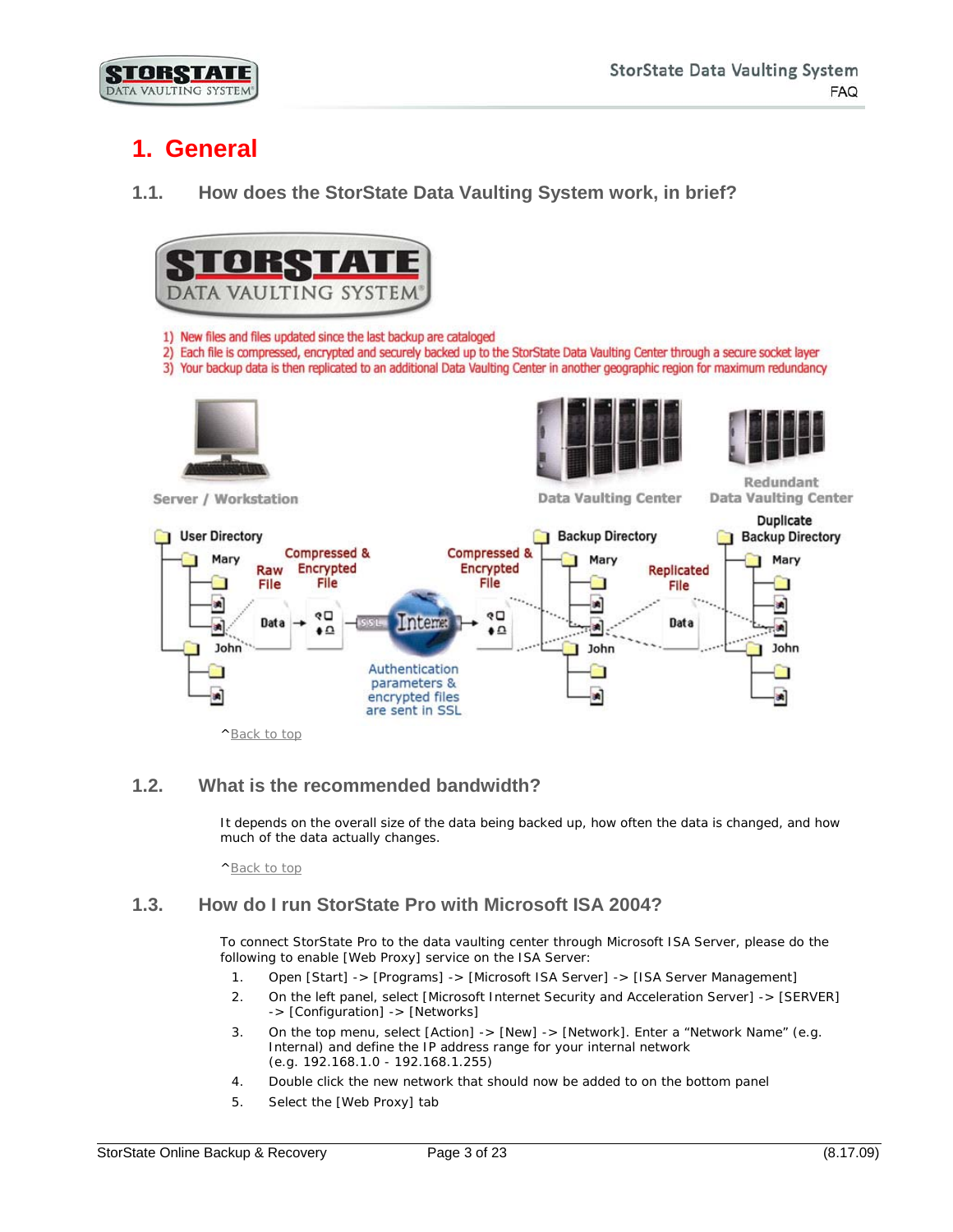

- 6. Check both [Enable Web Proxy clients] and [Enable HTTP] checkboxes and choose a [HTTP port] for the web proxy service
- 7. (Optional) Press the [Authentication] button, check the [Basic] checkbox and the [Require all users to authenticate] checkboxes if you want to enable and enforce proxy authentication
- 8. Press the [OK] button to make the changes and press the [Apply] button to apply the changes
- 9. Open [Online Backup Manager] from the system tray and press the [Options] button
- 10. In the [Proxy Seting] section, select the [Proxy] radio button
- 11. Enter the hostname/IP address of the ISA server in the [Proxy Address] text field and the TCP port for web proxy service on your ISA Server in the [Port] text field
- 12. Press the [OK] button to connect to the server

If you run into any problems connecting to the data vaulting center from StorState Pro using ISA Server, please do the following to check if your request is being blocked:

- 1. On the left panel of [ISA Server Management], select [Microsoft Internet Security and Acceleration Server] -> [SERVER] -> [Monitoring]
- 2. Then select the [Logging] tab that appears on the right panel3. Click the [Edit Filter] link and create a filter with the following values:
	- [Log Record Type] equals [Web Proxy Filter]
	- $\triangleright$  [Destination IP] equals [The IP address of the data vaulting center]
- 3. Press the [Start Query] button
- 4. Open StorState Pro again and try connecting to the data vaulting center using the same procedure above.

Check if there are any errors generated in the log table.

[^Back to top](#page-0-0)

#### <span id="page-3-0"></span>**1.4. How do I install StorState Pro on FreeBSD?**

You can either run StorState Pro on a Linux version of Sun Java JDK (performance might not be optimized) or on a FreeBSD native Java SDK.

Please do the following for the Linux version of Sun Java JDK option:

- 1. Install Linux binary compatible port to the FreeBSD machine
- 2. Install the Linux version of Sun Java 1.4.2 or above JDK onto the FreeBSD machine
- 3. Create a symbolic link from \$OBM\_HOME/jvm to \$JAVA\_HOME (installed in previous step)
- 4. Run \$OBM\_HOME/bin/RunBackupSet.sh [BACKUP\_SET\_NAME] to run your backup
- 5. Run \$OBM\_HOME/bin/Scheduler.sh to start the backup scheduler

Please do the following for the FreeBSD native Java SDK option:

- 1. Install Linux binary compatible port to the FreeBSD machine
- 2. Install the Linux version of Sun Java 1.4.2 or above JDK onto the FreeBSD machine
- 3. Compile the FreeBSD native Java 1.4.2 SDK using the JDK compiler installed in the previous step
- 4. Install the FreeBSD native Java 1.4.2 SDK onto the FreeBSD machine
- 5. Create a symbolic link from \$OBM\_HOME/jvm to \$JAVA\_HOME (installed in previous step)
- 6. Run \$OBM\_HOME/bin/RunBackupSet.sh [BACKUP\_SET\_NAME] to run your backup
- 7. Run \$OBM\_HOME/bin/Scheduler.sh to start the backup scheduler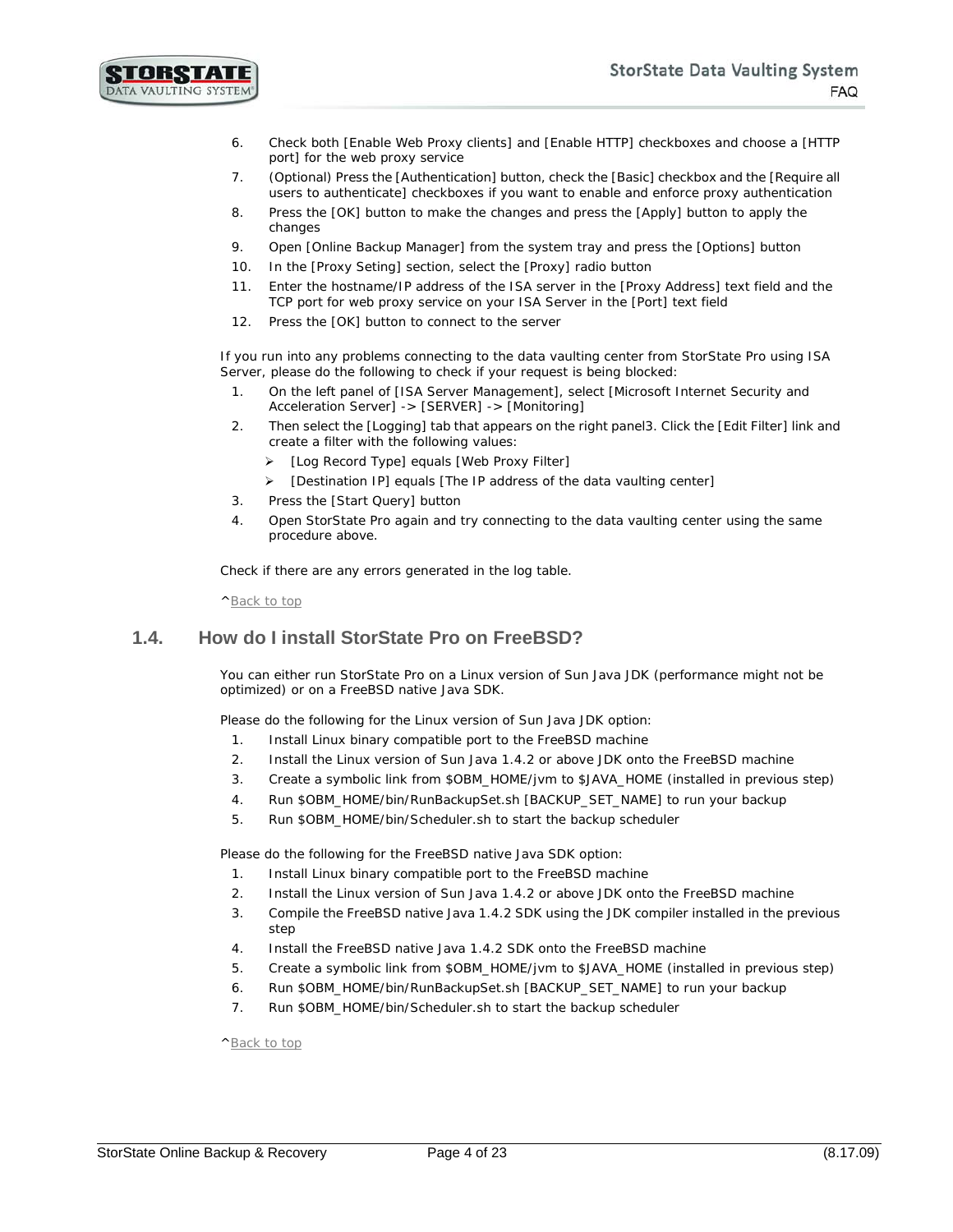STORSTATE DATA VAULTING SYSTEM

# <span id="page-4-0"></span>**1.5. How do I install StorState Pro on SCO Unix?**

Please do the followings to install StorState Pro on SCO:

- 1. Install Java 1.4.x or above onto your SCO Unix box
- 2. Download obm-nix.tar.gz and expand it to \$OBM\_HOME (e.g. /usr/local/obm)
- 3. Delete \$OBM\_HOME/jvm and create a symbolic link from \$OBM\_HOME/jvm to the SCO Unix Java VM
- 4. Run \$OBM\_HOME/bin/BackupManager.sh to setup your backup set (or run \$OBM\_HOME/bin/Configurator.sh if you are under command line mode. Then use the OBS Management Console to setup your backup sources and other settings)
- 5. Run \$OBM\_HOME/bin/RunBackupSet.sh [BACKUP\_SET\_NAME] to run your backup
- 6. Run \$OBM\_HOME/bin/Scheduler.sh to start the backup scheduler

#### [^Back to top](#page-0-0)

## <span id="page-4-1"></span>**1.6. How do I install StorState Pro on AIX?**

Please do the followings to install StorState Pro on AIX:

- 1. Install Java 1.3.x or above (Java 1.4.2 or above recommended) onto your AIX box
- 2. Download obm-nix.tar.gz and expand it to \$OBM\_HOME (e.g. /usr/local/obm)
- 3. Delete \$OBM\_HOME/jvm and create a symbolic link from \$OBM\_HOME/jvm to the AIX Java VM
- 4. Run \$OBM\_HOME/bin/BackupManager.sh to setup your backup set (or run \$OBM\_HOME/bin/Configurator.sh if you are under command line mode. Then use the web interface to setup your backup sources and other settings)
- 5. Run \$OBM\_HOME/bin/RunBackupSet.sh [BACKUP\_SET\_NAME] to run your backup
- 6. Run \$OBM\_HOME/bin/Scheduler.sh to start the backup scheduler

[^Back to top](#page-0-0)

#### <span id="page-4-2"></span>**1.7. The Windows version of StorState Pro installer hangs, what could be the problem?**

There are few things that could create errors during or after executing the installer.

- 1. Make sure there is enough disk space on the machine.
- 2. Make sure you do not have any anti virus software or PCanywhere running, as this may create problems with InstallAnywhere installers.
- 3. There are also problems with InstallAnywhere installers and Dell OpenManager. If OpenManager has installed on the target system, be sure to disable it before installing StorState Pro.
- 4. Hardware could cause errors as well, try set your [hardware acceleration display setting] to off. There are problems with certain versions of Java running along with certain video cards.
- 5. This may only be a Java problem.

Also, if you are transferring this file from one machine to another, please be sure the file size is valid and you are transferring the file in binary mode.

#### Java Testing

Please try running any of the Swing demos that came with the Java runtime in 1.4.X and see if it hangs on Windows. In order to fix this problem, some knowledge base on the Internet suggested updating DirectX to at least DirectX 8.1. Most machines got this problem had DirectX 7.0 installed. (You can use the "dxdiag" command to find out the directX version)

SUN recommended two workarounds for certain video card issues

1. The following will pass properties to the installer's Virtual Machine: In Advanced Designer – Project -> Config -> Additional Arguments set to "-Dsun.java2d.d3d=false -Dsun.java2d.noddraw=true" without the quotes.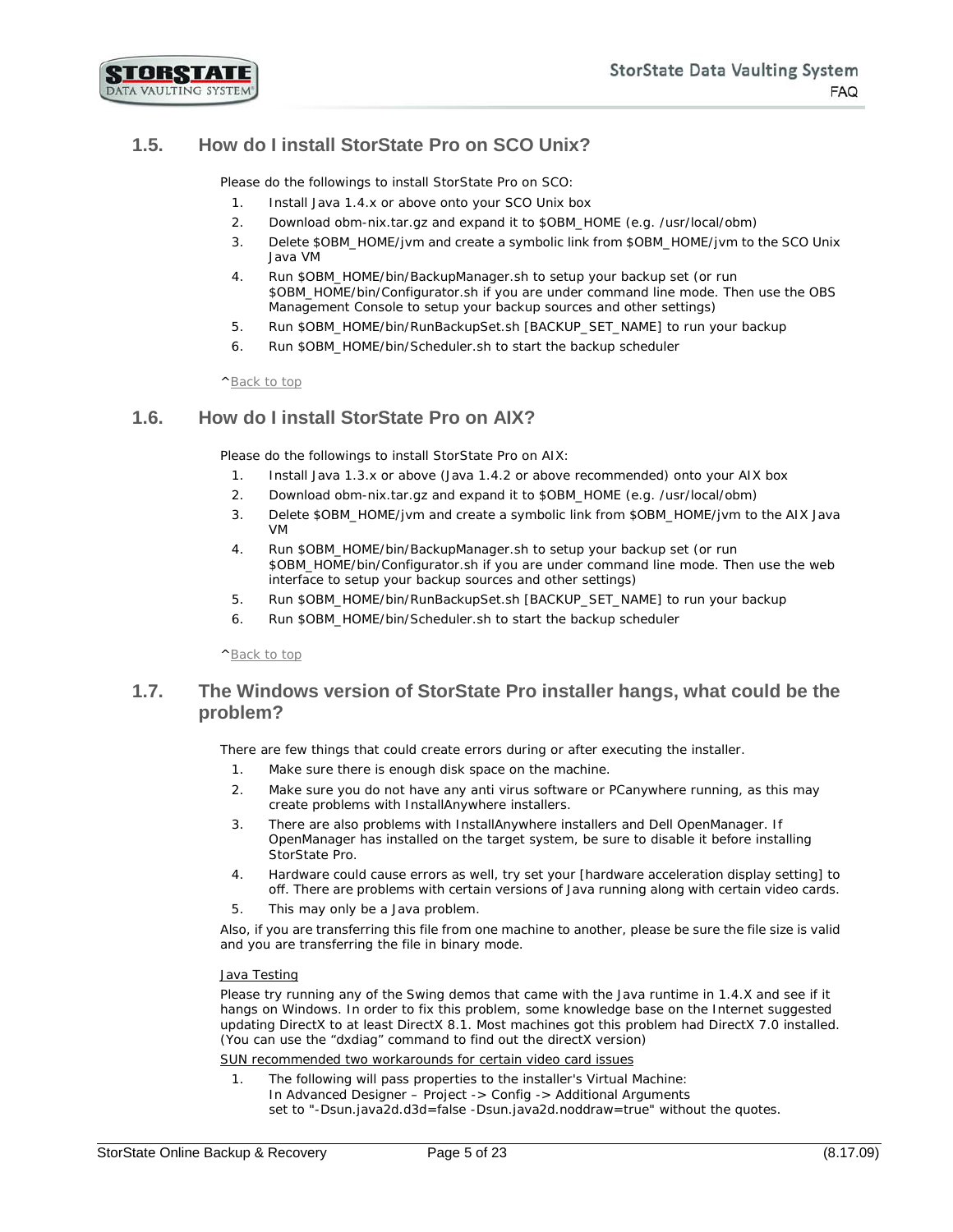

2. Set the following lax property in your LaunchAnywhere for your application's JVM: lax.nl.java.option.additional=-Dsun.java2d.d3d=false -Dsun.java2d.noddraw=true

Add the same line to the uninstaller lax file, using a modify file action in your installer in post-install.

[^Back to top](#page-0-0)

#### <span id="page-5-0"></span>**1.8. The Installer doesn't seem to work. How can I manually install StorState Pro on Windows?**

To manually install StorState Pro on Windows, you'll need to copy the program directory (e.g. C:\Program Files\StorState Pro) from another machine with StorState Pro installed. Then do the followings on the machine you wish to manually install:

- 1. Create the directory C:\Program Files\StorState Pro
- 2. Unzip the StorState Pro program directory archive to C:\Program Files\StorState Pro
- 3. Run C:\Program Files\StorState Pro\bin\install.bat
- 4. Run C:\Program Files\StorState Pro\bin\Install-Scheduler.bat

[^Back to top](#page-0-0)

## <span id="page-5-1"></span>**1.9. The Installer doesn't seem to work. How can I manually install StorState Pro on Mac?**

Try manually installing StorState Pro on your Mac with the following instructions:

- 1. Download StorState Pro Backup Manager for Mac from your web management console, or from the link provided to you.
- 2. Expand obm-mac.zip into /Applications/StorStatePro
- 3. Run "chmod -R 755 /Applications/StorStatePro" using Terminal
- 4. Double-click the "StorState Pro Backup Manager" icon in /Applications/StorStatePro folder

[^Back to top](#page-0-0)

#### <span id="page-5-2"></span>**1.10. Error occurred when Installing StorState Pro on Novell.**

Some users would have problems when trying to install StorState Pro on Novell Netware Client version. (The machine had met all the system requirements: Netware v5.1 and Netware Java v1.3.1). User could receive the following error message during installation.

Exception in thread "main" Java.lang.noclass def found error.obm Java: class obm exited with status 1

Check the following

Please check if the OBM\_HOME environment variable set in SYS:\StorStatePro\bin\BackupManager.ncf are correct:

envset OBM\_HOME=SYS:\StorStatePro

envset OBM\_CLASSPATH=\$OBM\_HOME\bin;\$OBM\_HOME\bin\obm.jar; \$OBM\_HOME\bin\obm-lib.jar

envset LIB\_PATH=\$OBM\_HOME\bin

java -mx384m -Djava.library.path=\$LIB\_PATH -cp \$obm\_CLASSPATH obm SYS:\obm

Please change the SYS: \StorStatePro environment variable to your installation directory.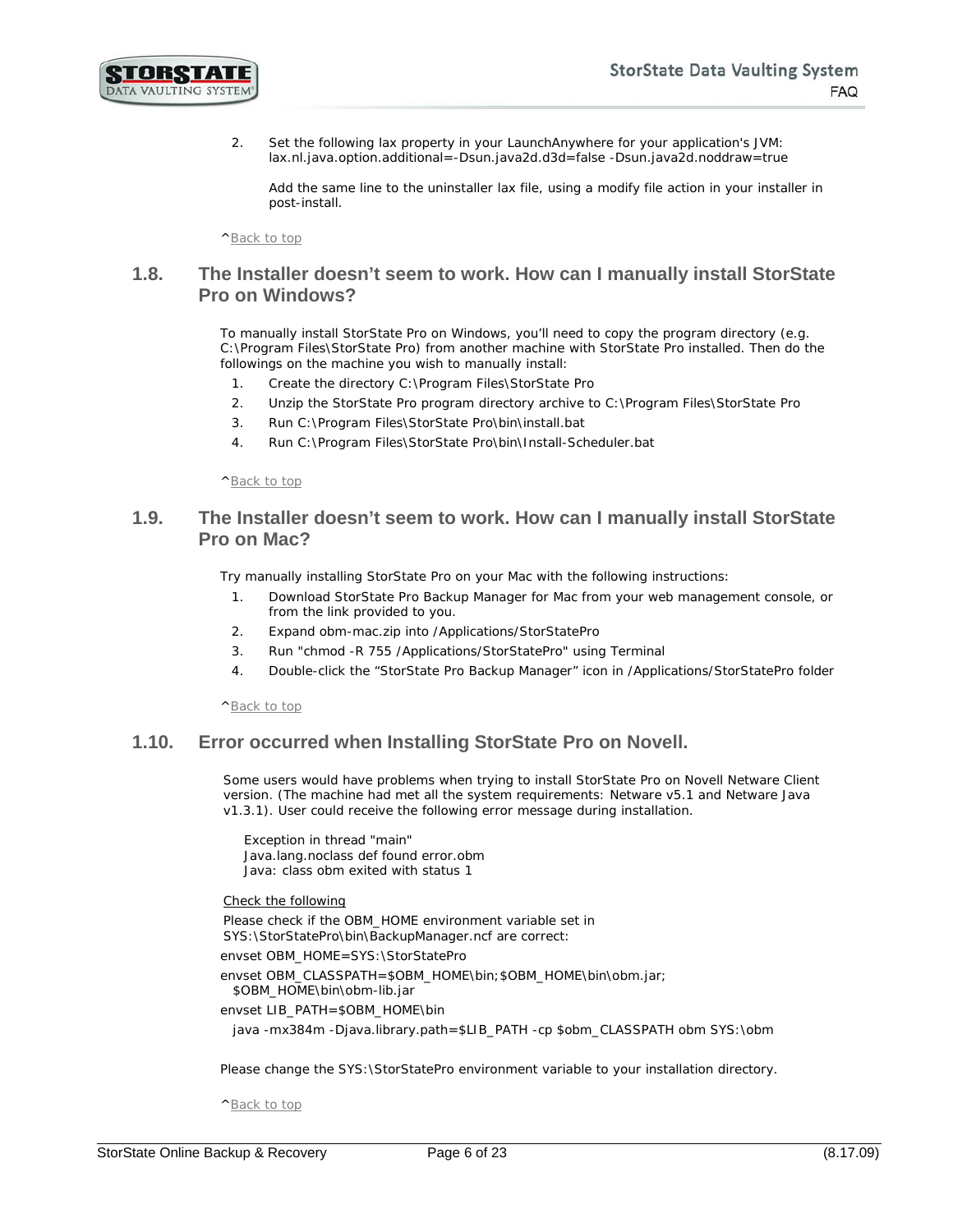

# <span id="page-6-0"></span>**1.11. Are there any command line tools for StorState Pro?**

Yes, there are scripts in [StorState Pro Program Home]\bin and they are described below:

#### Windows

- Decrypt.bat: decrypts the specified backup files
- install.bat: installs the StorState Pro icon to the System Tray and registers the Online Backup Scheduler as a service
- Install-Scheduler.bat: registers the Online Backup Scheduler as a service
- RegisterVSS.bat: re-registers Microsoft's Volume Shadow Copy service DLLs
- Remove-Scheduler.bat: un-registers the Online Backup Scheduler service
- Restore.bat: restores the specified snapshot of the backup set to the specified location
- RunBackupSet.bat: runs the specified backup set
- RunStorState Pro.bat: launches the Online Backup Manager user interface
- Run-Scheduler.bat: starts the Online Backup Scheduler service
- SeedLoad.bat: runs seed load for the specified backup set to the specified location
- Uninstall.bat: removes the StorState Pro icon from the System Tray and un-registers the Online Backup Scheduler service

**Linux** 

- BackupManager.sh: launches the Online Backup Manager user interface
- Configurator.sh: configures client parameters such as Data vaulting center address, username/password, encrypting key, etc.
- Decrypt.sh: decrypts the specified backup files
- Restore.sh: restores the specified snapshot of the backup set to the specified location
- RunBackupSet.sh: runs the specified backup set
- Scheduler.sh: starts the Online Backup Scheduler service
- SeedLoad.sh: runs seed load for the specified backup set to the specified location
- StopScheduler.sh: stops the Online Backup Scheduler service

*\*You may have to set some variables in these scripts and more instructions are provided.*

[^Back to top](#page-0-0)

#### <span id="page-6-1"></span>**1.12. How does StorState Pro detect changes in files? Does it use the Archive bit? Some tape backup software resets the Archive bit. Would this affect StorState Pro when backing up the same data?**

StorState Pro compares timestamps of files on the server with the corresponding copies on client machine. Archive bit is not used as it does not detect relocated files. Therefore tape backup would not affect StorState Pro.

[^Back to top](#page-0-0)

#### <span id="page-6-2"></span>**1.13. Does StorState Pro copy the same set of files regularly?**

After the initial upload, subsequent backup jobs will only transfer the modified or new data to the data vaulting center. It depends on the nature of the data, but normally, less than 2% of all data is modified.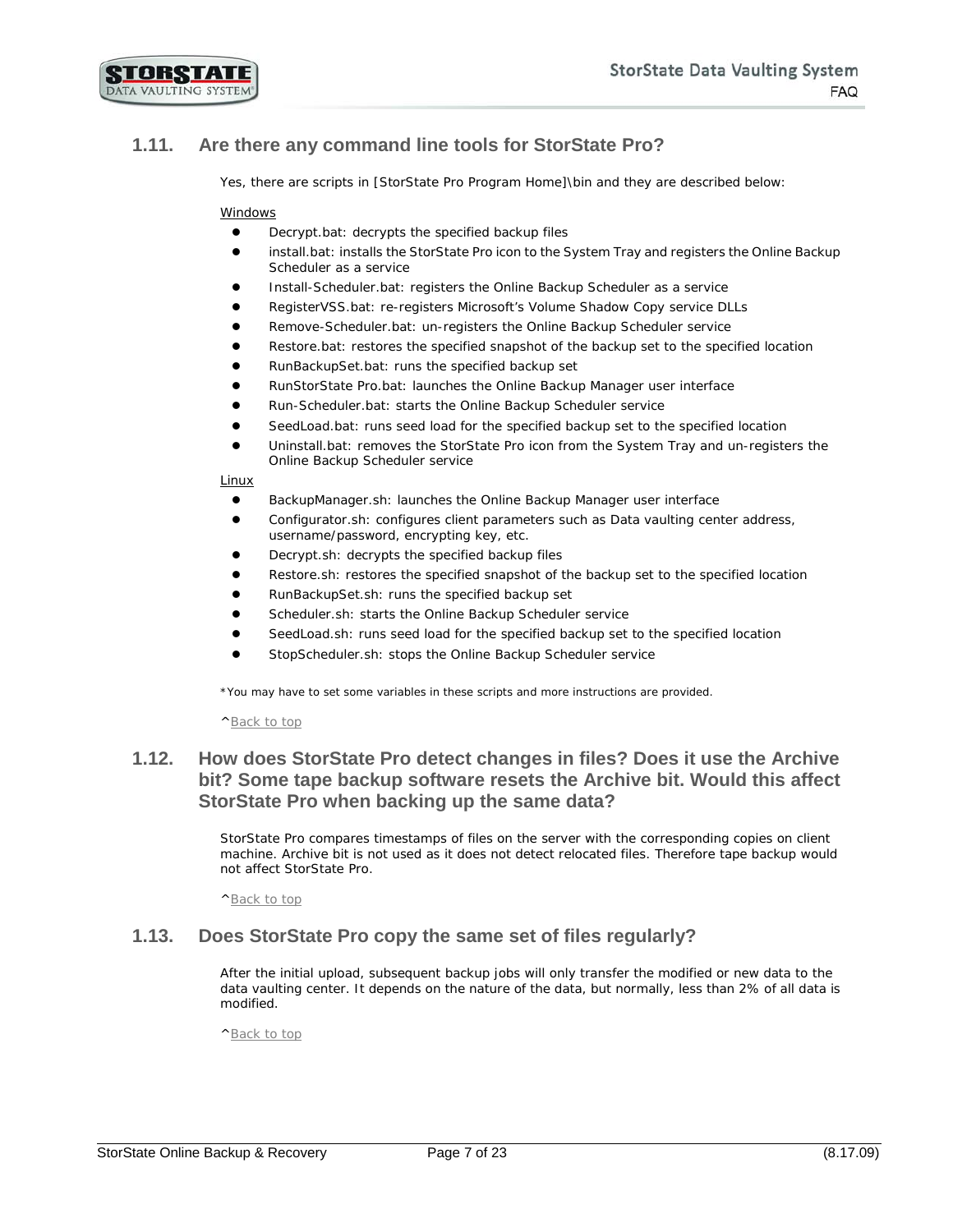

## <span id="page-7-0"></span>**1.14. Transfer Block Size is 128Kb by default. Is there a reason for this?**

Backup data is transferred in blocks (instead of file by file) to minimize connection negotiation roundtrips. It is not the TCP/IP block size. This setting is optimal for the backup operation.

[^Back to top](#page-0-0)

#### <span id="page-7-1"></span>**1.15. How can I backup a huge data set over the Internet?**

If you have a lot of data (e.g. 300GB+) to backup to the data vaulting center, it would take a considerable amount of time to perform the first full backup over the Internet. You can try the following method:

- 1. Use the **Seed Loading Utility** to backup your backup set to a local hard disk (instead of directly transferring to the data vaulting center)
- 2. Send the backup data, using a removable hard disk, to StorState support.
- 3. An administrator can then load all your backup files from your removable hard disk into your backup account. This could save you days (even weeks) of performing your first full backup.

In addition, subsequent backups are incremental (only new or updated files will be uploaded to the server), the amount of data transfer should be relatively small.

Please refer to the [User Guide](http://www.storstate.com/docs/storstate-userguide.pdf) for details on the "**Seed Loading Utility**".

[^Back to top](#page-0-0)

#### <span id="page-7-2"></span>**1.16. How can I restore a huge data set if I don't have time for the download?**

A huge restore could take days or weeks over the internet. As an additional service, StorState support can overnight ship your data to you on an external hard drive. You can then use the "**Decypt Files Tool**" in StorState Pro to restore the backup data from the external media to its original format.

[^Back to top](#page-0-0)

#### <span id="page-7-3"></span>**1.17. Does Byte-Level Delta backup require a temporary working directory?**

StorState Pro requires a temporary storage area for the delta file before it gets sent to the data vaulting center.

For example:

If you have a 10GB file that has already been backed up and you have updated 10MB of this file. Then you need to have at least 10MB of free space in the temporary directory for the delta file. *\*Note: Certainly you do not need 10GB of free disk space.* 

Also, if you want to backup 5 x 10GB files in the same situation. You will only need 10MB of free space (not 5 x 10MB), because each delta file will be automatically deleted right after it has been backed up.

[^Back to top](#page-0-0)

#### <span id="page-7-4"></span>**1.18. What is the average compression ratio?**

All backup files are compressed and encrypted before uploading to the data vaulting center, the average compression ratio for text-based file is around 4:1. However, no further compression can be made on files that are already in compressed format (e.g. MPG, JPG, ZIP). In general, you can assume a 2:1 compression ratio when you are backing up a file set with a variety of types.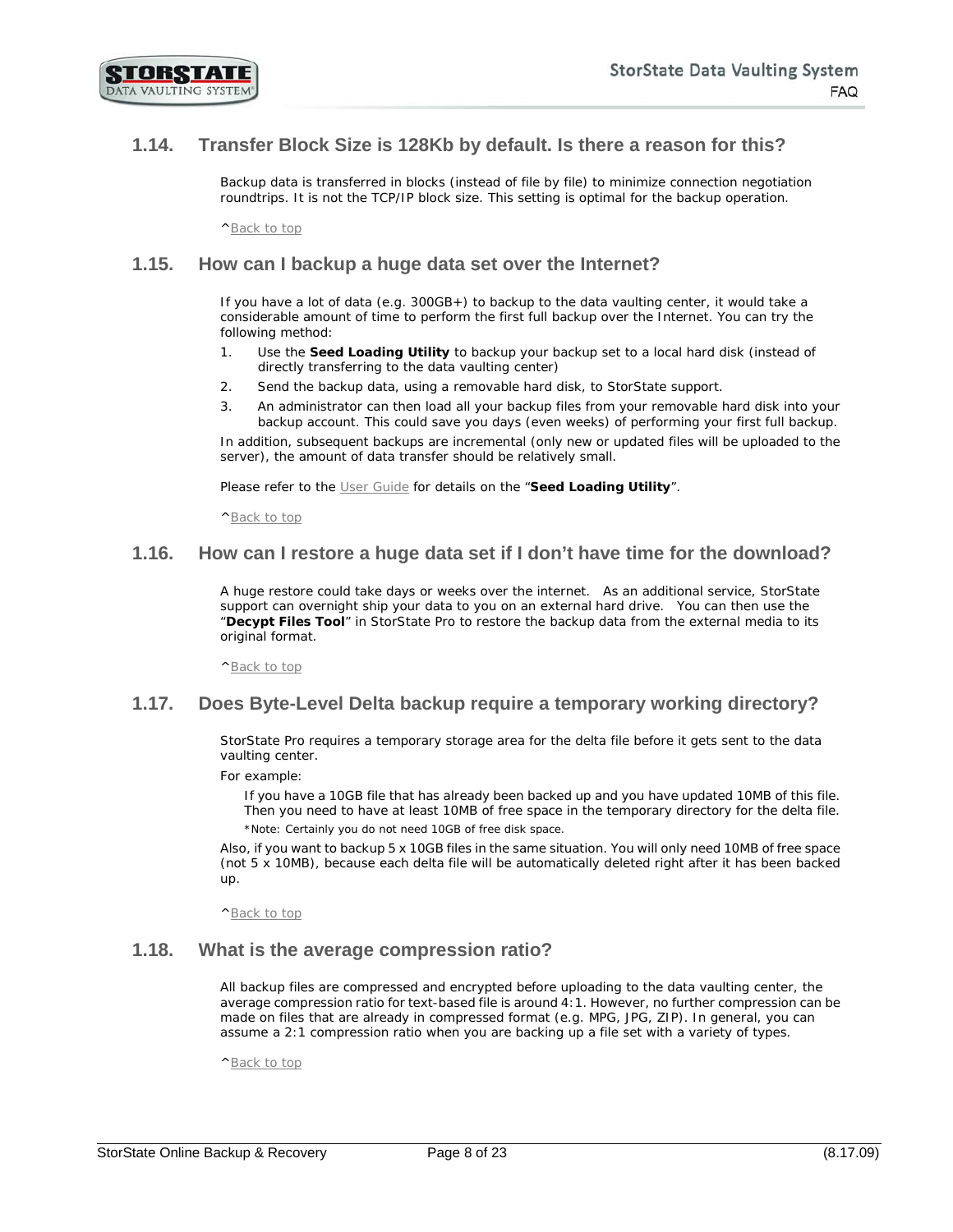

# <span id="page-8-0"></span>**1.19. Can I change my encrypting key?**

The encrypting key cannot be changed once you setup your Backup Set. This is necessary for the integrity of the Backup Set, making sure that backup data is only encrypted by one key.

You need to recreate your Backup Set if you want to change your encrypting key.

[^Back to top](#page-0-0)

# <span id="page-8-1"></span>**1.20. If the "Use Login Password as Encrypting Key" option was selected when creating the backup set. Why can't I restore the backup data with my most current login password?**

By selecting the "User Login Password as Encrypting Key" option when creating a backup set, StorState Pro will set your login password as the encrypting key for the backup set. Once set, even if you change your login password afterward, the encrypting key will remain as your original password. In other words, if you have changed your login password, you still need to use the original password to decrypt and restore the backup set.

If the encrypting key is forgotten or lost, the backup set can never be restored. It is not possible to restore without the key.

[^Back to top](#page-0-0)

#### <span id="page-8-2"></span>**1.21. What kind of encryption used by StorState Pro?**

There are two encryptions being performed by StorState Pro:

- 1. **Encryption of backup data** This is done by 128-bit or 256-bit symmetric key encryption (AES, TripleDES, or TwoFish algorithms). (128-bit is currently being used by most banks)
- 2. **Encryption of backup traffic** This is being done by 1024-bit RSA public key encryption.

[^Back to top](#page-0-0)

#### <span id="page-8-3"></span>**1.22. When selecting the backup option "local hard drive" to backup to external hard drive, it fails in the middle of the process, why?**

Please check if the external hard drive is in FAT32 volume format. Also check if there is any folder containing more than 32000 files and there is no file bigger than 4GB within your backup set. It is a FAT32 limitation; you may consider converting the FAT32 volume to NTFS.

[^Back to top](#page-0-0)

#### <span id="page-8-4"></span>**1.23. Scheduled backup jobs are not running on my Windows machine, why?**

Please try the followings:

- 1. Check if [Control Panel] -> [Administrative Tools] -> [Services] -> [Online Backup Scheduler] is available and started
- 2. Check if C:\Program Files\StorState Pro Backup Manager\home.txt contains the home directory for your backup account (e.g. C:\Documents and Settings\Administrator\.obm)
- 3. Check if C:\Program Files\StorState Pro Backup Manager\jvm\bin\SchedulerOBM.exe exists
- 4. Check if C:\Program Files\StorState Pro Backup Manager\log\Scheduler\info.log contains the startup loading entry, e.g.
	- i. [2005/12/12 12:42:44] OS Name=Windows XP
	- ii. [2005/12/12 12:42:44] OS Version=5.1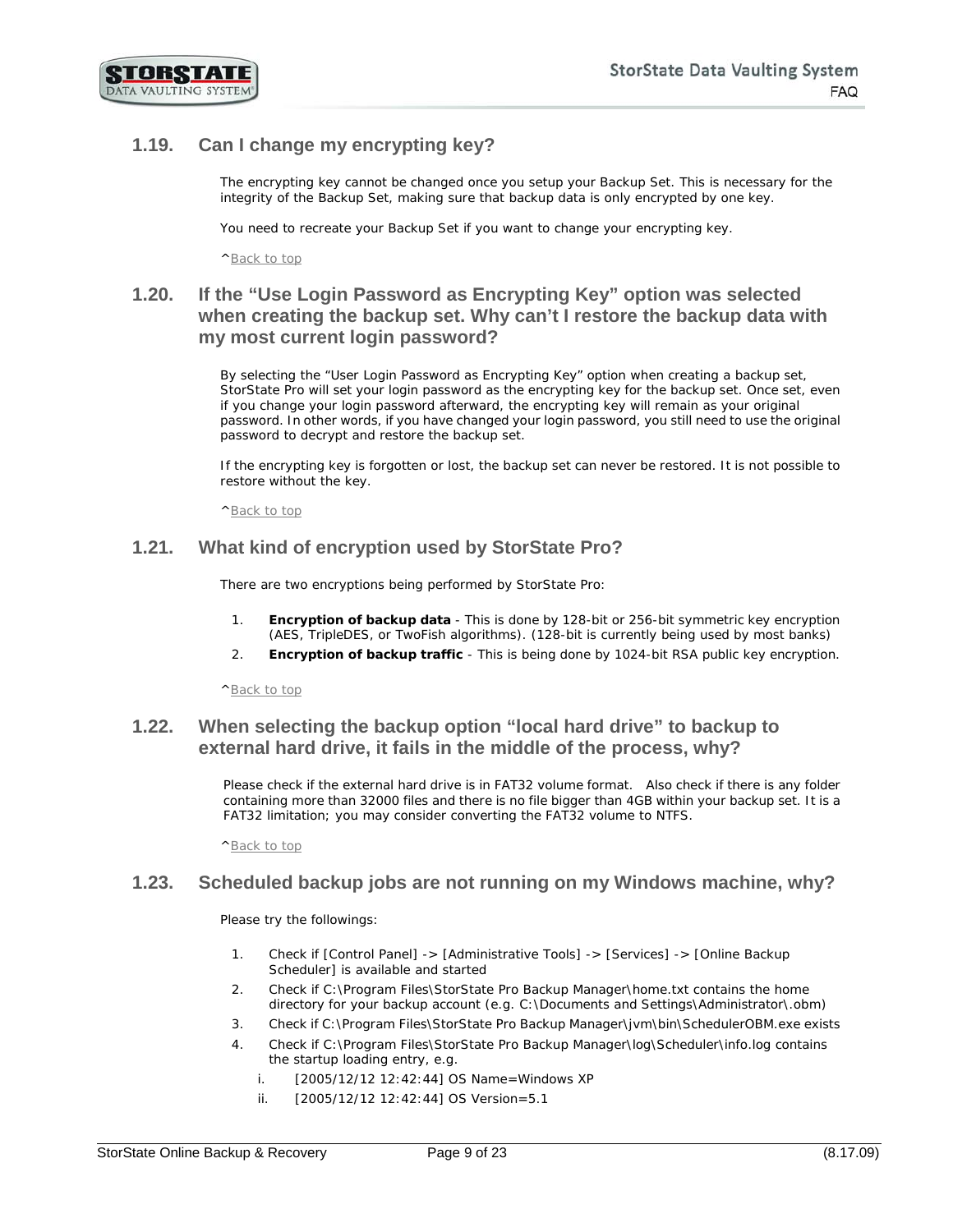- iii. [2005/12/12 12:42:44] Scheduler Version=5.0.1.3e
- iv. [2005/12/12 12:42:44] Java Vendor=Sun Microsystems Inc. Version=1.4.2\_10
- v. [2005/12/12 12:42:44] [info] Starting Scheduler, User:'backup-account', Home:'C:\Documents and Settings\Administrator\.obm'
- 5. Check if C:\Documents and Settings\Administrator\.obm\log\Scheduler\debug.log contains the debugging information for your scheduler

If your system settings are not the same as the above steps, please download a new installer from our website, uninstall your current version, and reinstall.

[^Back to top](#page-0-0)

#### <span id="page-9-0"></span>**1.24. I am having problems with my scheduled backup, why?**

If you are backing up files from a network drive, please check if you have included the valid "Network Resources Authentication" information for the backup set. This is required for scheduled backups that access any network resources.

You can refer to the following screenshot:

[http://www.storstate.com/docs/screenshots/Network\\_Resources\\_Authentication.JPG](http://www.storstate.com/docs/screenshots/Network_Resources_Authentication.JPG) 

[^Back to top](#page-0-0)

#### <span id="page-9-1"></span>**1.25. I cannot get proxy authentication to work with StorState Pro, why?**

If you are using port 80, please check whether your proxy server accepts "HTTP CONNECT" calls on port 80. You may also want to try other ports like 443 to see if your proxy server accepts that.

[^Back to top](#page-0-0)

#### <span id="page-9-2"></span>**1.26. Can I backup an entire Operating System?**

It is not possible to do hard disk imaging with StorState Pro, however you can still backup/restore the operating system by doing the followings:

To backup all files including the operating system, please do this:

- 1. Add all files to your backup source
- 2. Add a System State backup type to your backup account (Windows only)

To restore all files including the operating system, please do this:

- 1. Re-install the operating system and applications (or, re-install a recent OS image)
- 2. Restore the System State backup to your machine (Windows only) - To restore the System State data on a Windows domain controller, you must first start your computer in a special startup option called "Directory Services Restore Mode". To access "Directory Services Restore Mode", press F8 during startup and select it from the list of startup options.
- 3. Restore all files to your machine

[^Back to top](#page-0-0)

#### <span id="page-9-3"></span>**1.27. When setting up a Microsoft SQL Backup Set, I cannot list the available SQL servers, what can I do?**

You can try running "osql -L" in a command prompt, you should see the following: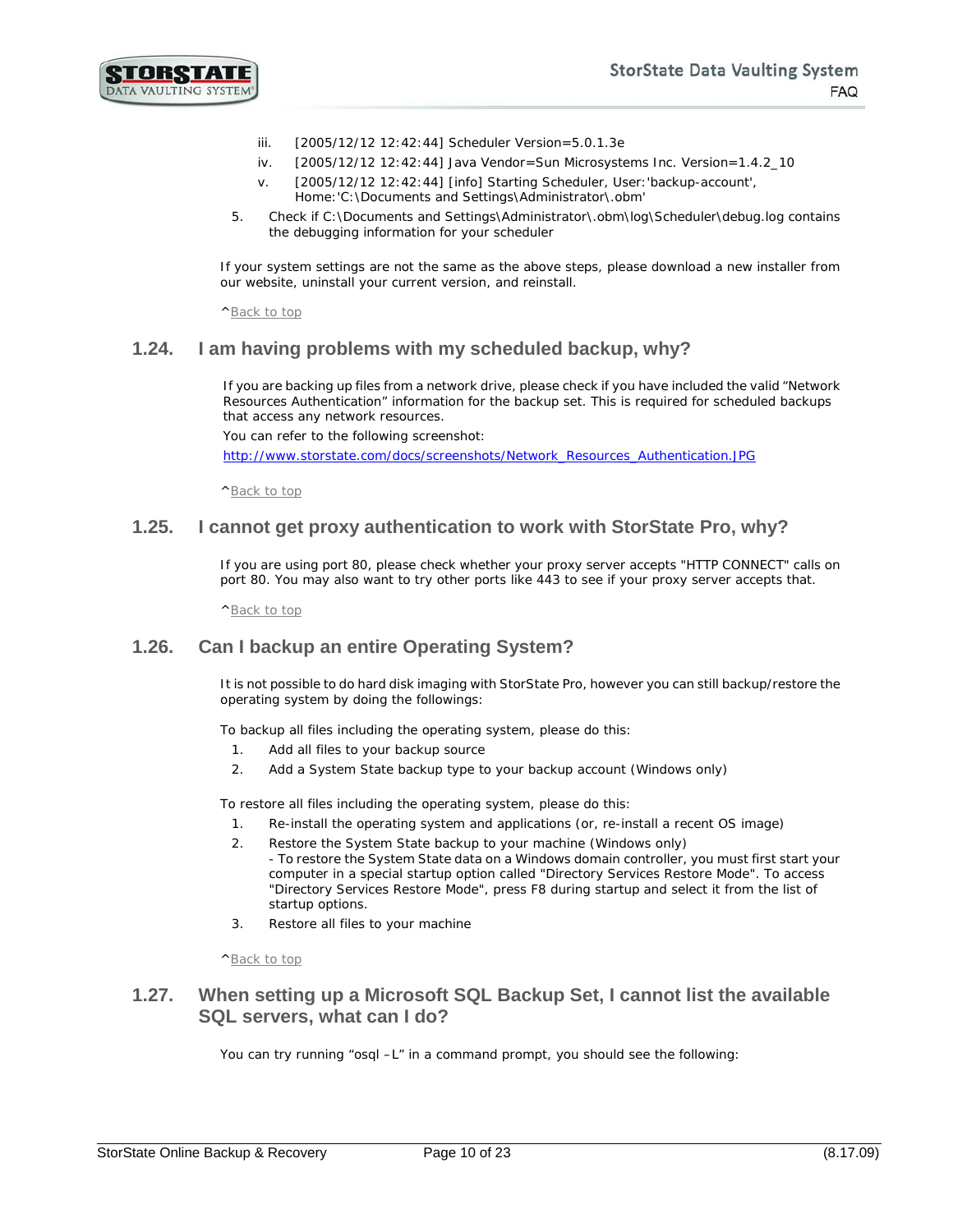

Servers: (local) SQLSERVER1\INSTANCE1 SQLSERVER2\INSTANCE2

If you have a firewall installed, please disable it. UDP Broadcast must be allowed.

[^Back to top](#page-0-0)

#### <span id="page-10-0"></span>**1.28. Why are the Microsoft SQL Server databases missing from the backup source list?**

If you have firewall installed on your network, please make sure UDP port 1434 is allowed on the SQL Server.

[^Back to top](#page-0-0)

#### <span id="page-10-1"></span>**1.29. How to set the recovery model of a MS SQL database to FULL?**

You can change the recovery model by running the following commands, run it along with each of the database that you want to run transaction log backup.

C:\> osql -E -S SQLSERVER1\INSTANCE1 -Q "ALTER DATABASE xxx SET RECOVERY FULL" **Where** 

SQLSERVER1\INSTANCE1 = the SQL Server and the corresponding instance  $xxx =$  the name of the database

[^Back to top](#page-0-0)

#### <span id="page-10-2"></span>**1.30. Windows network map drive connections are not stable, why?**

You may want to try editing a few Windows parameters.

SMB Size

When running applications that copy or move a large amount of data to a remote server, the speed of such action is determined by network speed and by the SMB (a protocal related to Windows map drive) size.

NT/2000 negotiates the SMB size and will generally set this to 4K blocks for applications that are moving or copying data to a remote server. By increasing this block size, you will allow the server to complete its file copies faster. This will increase the performance of the application making the copy/move calls.

HKEY\_LOCAL\_MACHINE\System\Current Control Set\Services\LanmanServer\Paramerters

"SizReqBuf"= REG\_DWORD Set Value To: 16000 = HEXDEC Ref:<http://support.microsoft.com/default.aspx?scid=kb;en-us;320829>

Map Drive Auto Disconnect Settings

Reference:<http://support.microsoft.com/kb/138365/EN-US/> <http://support.microsoft.com/default.aspx?scid=kb;en-us;297684>

HKEY\_LOCAL\_MACHINE\System\Current Control Set\Services\LanmanServer\Paramerters

Autodisconnect to: fffffff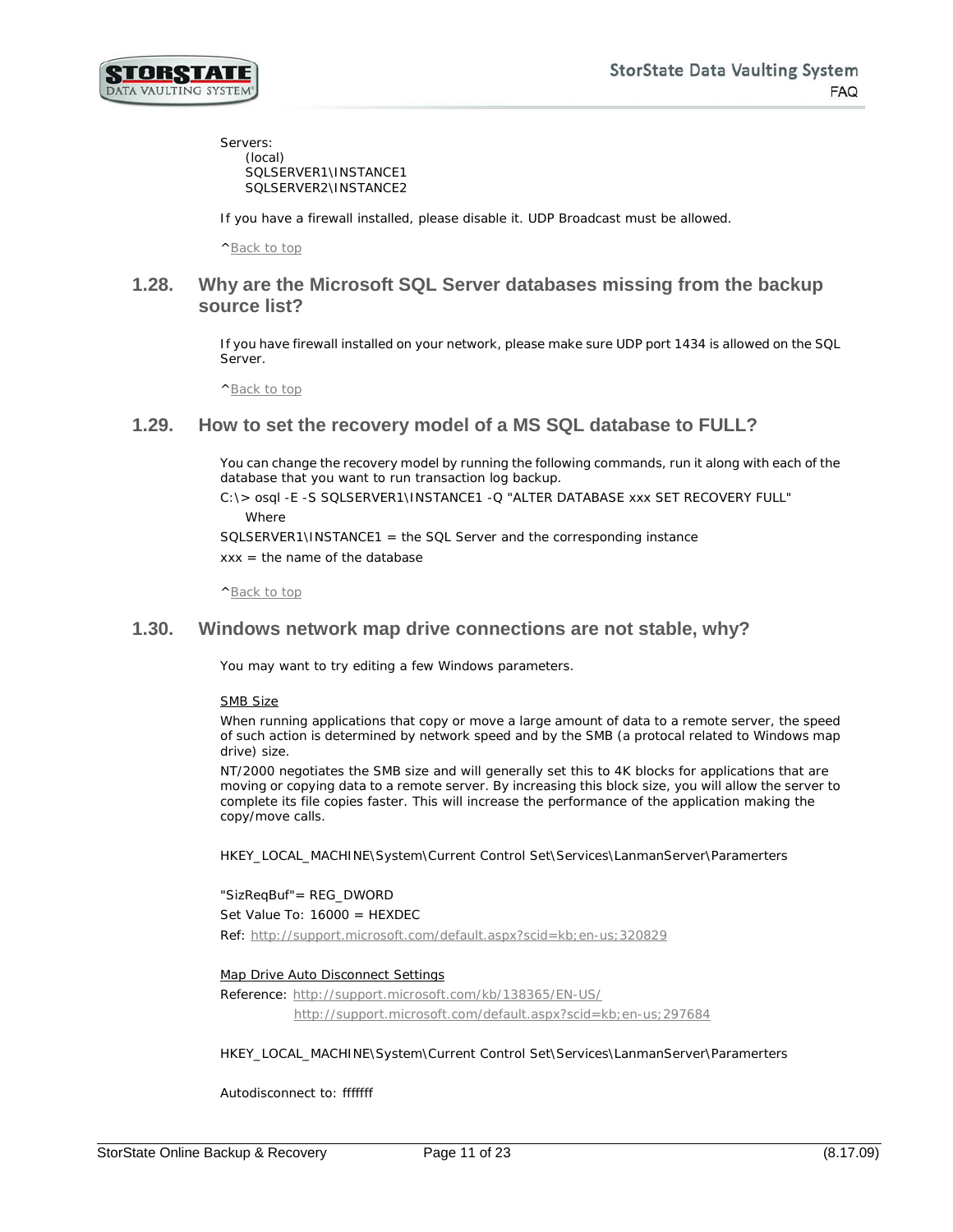

#### Creating BAT file for better performance

If you are still having problems, you may want setup a BAT file and schedule this file to run every 10 minutes, please setup the BAT file as follow:

BAT file settings:

```
--------------------------
   ping mapdrv
   ping 192.168.1.15
   net config server /autodisconnect:-1 
   net use /persistent:yes
   net use "\\mapdrv\DATA STORAGE1"
   net use "\\192.168.1.15\DATA
   net use d: \\192.168.1.15\DATA STORAGE1
   net use e: "\\mapdrv\DATA STORAGE1"
   dir d:\ 
   dir e:\ 
--------------------------
```
- mapdrv = your NAS device network name
- 192.168.1.15 = mapdrv

In addition, create a host file on the server hosting the program, have the following entry in it: mapdrv = 192.168.1.15

And if you are on a 2003 server, refer to the following: Reference:<http://support.microsoft.com/default.aspx?scid=kb;en-us;890553>

For Windows 2000, you may want to install the following Hotfix: Windows2000-KB903237-x86-ENU Reference: http://support.microsoft.com/default.aspx?scid=kb;en-us;903237

[^Back to top](#page-0-0)

#### <span id="page-11-0"></span>**1.31. There is an error when backing up files on a remote NetWare server, what can I do?**

If you want to backup \\SERVER\SHARE that is located on a NetWare server and you are getting "**Network drive is not accessible**" error message. Please try adding the following command as a [Pre-backup command]

net use \\SERVER\SHARE [PASSWORD] /USER:[DOMAIN | MACHINE\_NAME]\[USERNAME]

This will authenticate the current process with the NetWare server and therefore allow your backup to run correctly.

[^Back to top](#page-0-0)

#### <span id="page-11-1"></span>**1.32. Does the StorState Pro upgrade the installation of Java on a client machine, or does it install a separate copy for its own use?**

StorState Pro uses its own copy of Java and leaves the system Java VM intact.

[^Back to top](#page-0-0)

#### <span id="page-11-2"></span>**1.33. Is it possible to do incremental or differential backups with MySQL?**

MySQL backup is done with SQL Dump file, and it generates a single file which is then uploaded. These backup files are usually very large size and it takes time to backup to the server. At this moment, it is not possible to do incremental dump with mysqldump. But our Byte-Level Delta feature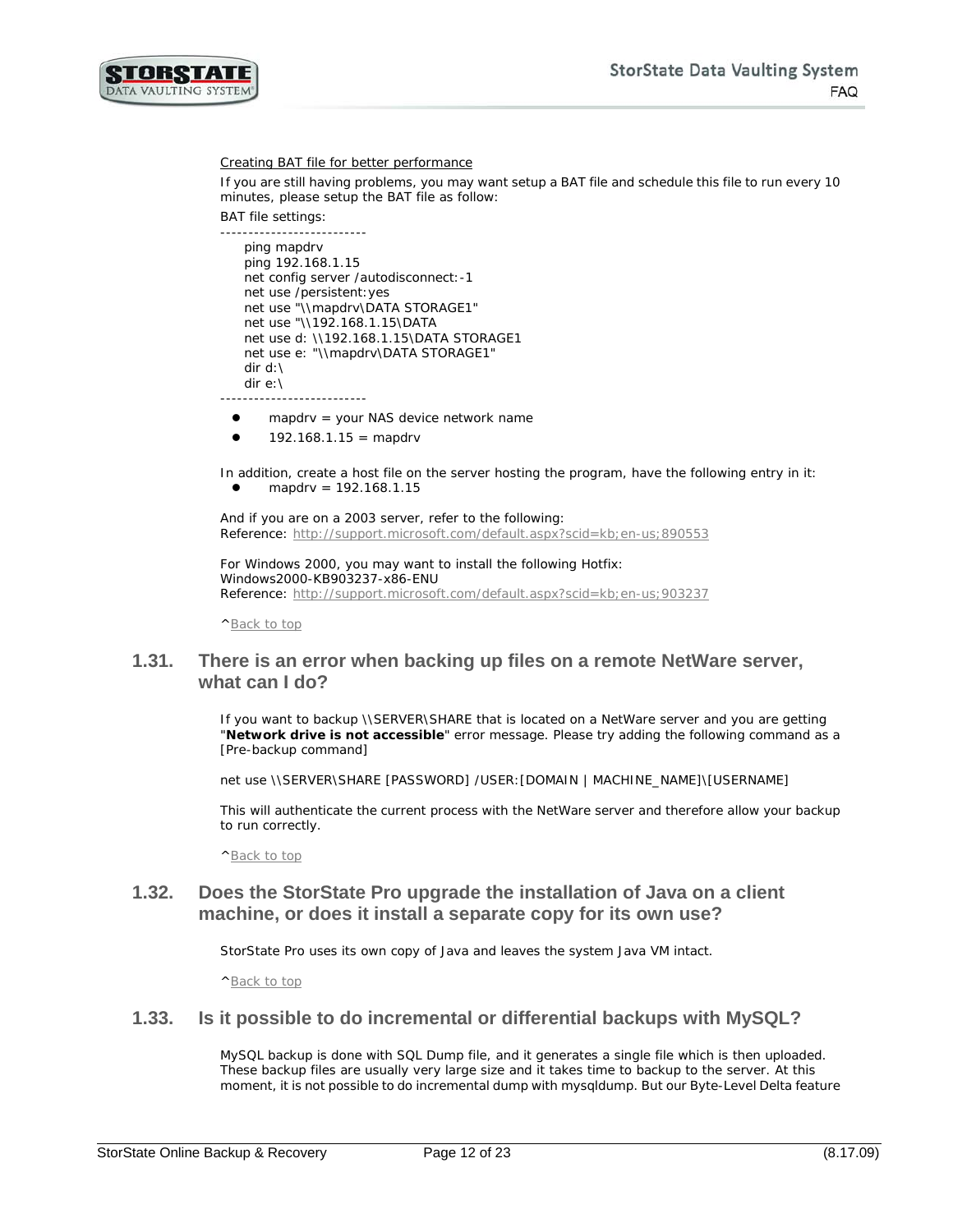

still ensures that, instead of the entire backup file, only the changed data blocks within the dump file are uploaded to the data vaulting center.

[^Back to top](#page-0-0)

#### <span id="page-12-0"></span>**1.34. How does the "Remove retention files for overlap policy" under Advanced Retention Policy work?**

In general, daily snapshots followed by a weekly snapshot or a monthly snapshot, etc. will be removed; weekly snapshots followed by a monthly snapshot or a quarterly snapshot, etc. will be removed; and so on. This is illustrated by the following example.

Assume today is 17Jan08, and the Advanced Retention Policy is as follows:

- Daily: retain for 7 days
- Weekly: retain for 4 weeks (the job will be performed on Saturday)
- Monthly: retain for 3 months (the job will be performed on 1st of each month)

If "**Remove retention files for overlap policy**" is NOT enabled:

Then a total of 14 snapshots  $(7+4+3)$  will be kept on the server accordingly, i.e.:

(*Daily*): 10Jan08, 11Jan08, 12Jan08, 13Jan08, 14Jan08, 15Jan08, 16Jan08 (*Weekly*): 24Dec07, 31Dec07, 7Jan08, 14Jan08 (*Monthly*): 1Nov07, 1Dec07, 1Jan08

#### If "**Remove retention files for overlap policy**" is enabled:

Then only the following snapshots are kept: 1Nov07, 1Dec07, 1Jan08, 14Jan08, 15Jan08, 16Jan08.

Specifically, the weekly policy overrides the daily policy so 10Jan08, 11Jan08, 12Jan08 and 13Jan08 will be removed. The monthly policy overrides the weekly policy, and 24Dec07, 31Dec07 and 7Jan08 will be removed as well.

[^Back to top](#page-0-0)

#### <span id="page-12-1"></span>**1.35. What is incremental backup and how does Byte-Level Delta work?**

In an incremental backup, only modified files will be uploaded to the Data vaulting center.

On the other hand, Byte-Level Delta is applicable to the physical files to be uploaded to the data vaulting center, does not matter whether it is a MS SQL database file, MS Exchange transaction log file or any normal file in a FileBackupSet. Specifically, only the changed blocks in comparison to the original file on the data vaulting center (delta file) will be uploaded.

For each modified file, StorState Pro would determine whether the entire file or only delta file should be uploaded. If the entire file is to be uploaded, the old version of the file will be moved to the Retention area. Otherwise if only the delta file is to be uploaded, the previous delta files will be moved to the Retention area and the Data area should contain the original full backup file, checksum file and the latest delta file of this file.

[^Back to top](#page-0-0)

#### <span id="page-12-2"></span>**1.36. How does the "Auto" block size work under Byte-Level Delta settings?**

If the block size is set to "**Auto**", the effective block size will be chosen from the following table based on the file size of the updated file:

| File Size | Delta Block Size |  |
|-----------|------------------|--|
|           |                  |  |
| 0 - 500M  | 4k               |  |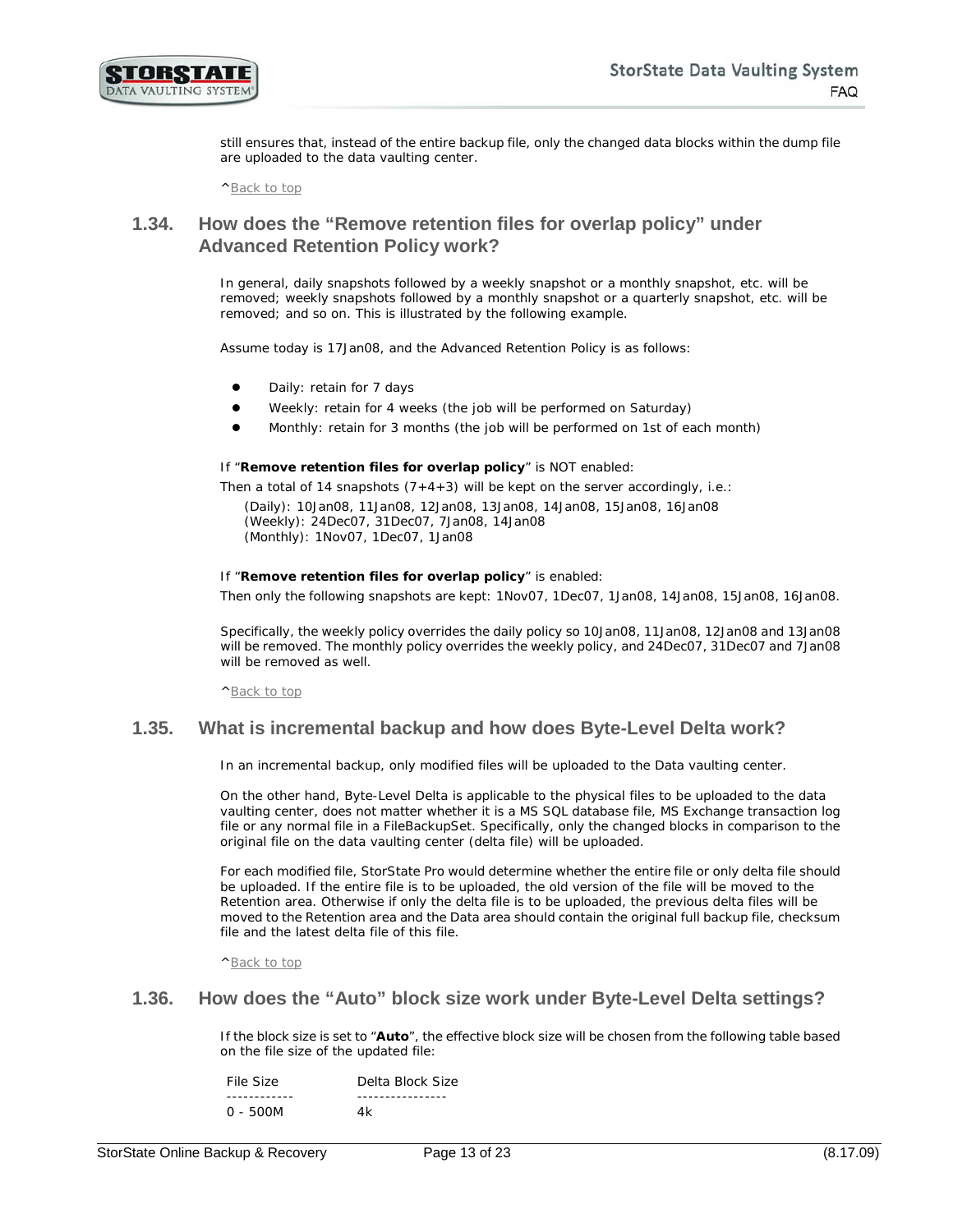| 500M - 2G | 8k  |
|-----------|-----|
| 2G - 8G   | 16k |
| 8G - 15G  | 32k |
| >15G      | 64k |
|           |     |

[^Back to top](#page-0-0)

# <span id="page-13-0"></span>**1.37. What happens when we do Byte-Level Delta backup on a directory?**

When you do a backup, StorState Pro will do the followings:

- 1. Check if any files are added, updated or deleted (the calculation of these files are based on files having the same filename).
- 2. New files will be uploaded to the server in whole.
- 3. Deleted files will be removed from Data area and placed into the Retention area in the data vaulting center.
- 4. Updated files will be processed by the Byte-Level Delta system (i.e. only changed data blocks within the files will be uploaded to the data vaulting center)

[^Back to top](#page-0-0)

#### <span id="page-13-1"></span>**1.38. Does StorState Pro have to stop the application when doing online backups?**

StorState Pro can backup application data while the application is still running. Particularly, we have special agents for MS Exchange Server, MS SQL Server, Oracle, Lotus Notes and MySQL, which allows these applications to be backed up while they are online. With the **Volume Shadow Copy** feature in Windows XP/2003, StorState Pro can backup other types of applications while they are online as well.

[^Back to top](#page-0-0)

## <span id="page-13-2"></span>**1.39. What are Off-line backup, Logout backup reminder and Local backup features?**

**Off-line Backup** is basically designed for notebook users who might be off-line most of the time, or any system that cannot rely on backup schedule to backup regularly. The backup interval allows users to specify the interval that they would like their data to backup. If this interval has elapsed, backup will run automatically once this machine is online.

**Logout Backup Reminder** asks user if they would like to backup if they logout of the computer or shutdown their computer.

**Local Backup** allows an extra copy of backup file to be copied to local hard disk during backup.

[^Back to top](#page-0-0)

#### <span id="page-13-3"></span>**1.40. Why is StorState Pro running a backup once every hour?**

You might have "**Off-line backup**" enabled for every hour. Please do the following to disable that:

- 1. Logon to StorState Pro
- 2. Select the backup set that you want to disable the *Off-line backup* from the left panel
- 3. Select the [Extra Backup] node under the backup set node on the left panel
- 4. Uncheck the [Enable off-line backup] checkbox under the "Off-line Backup" section

5. If you want to do this to all backup sets, please repeat the previous step for each backup set Press the [Save Setting] button from the toolbar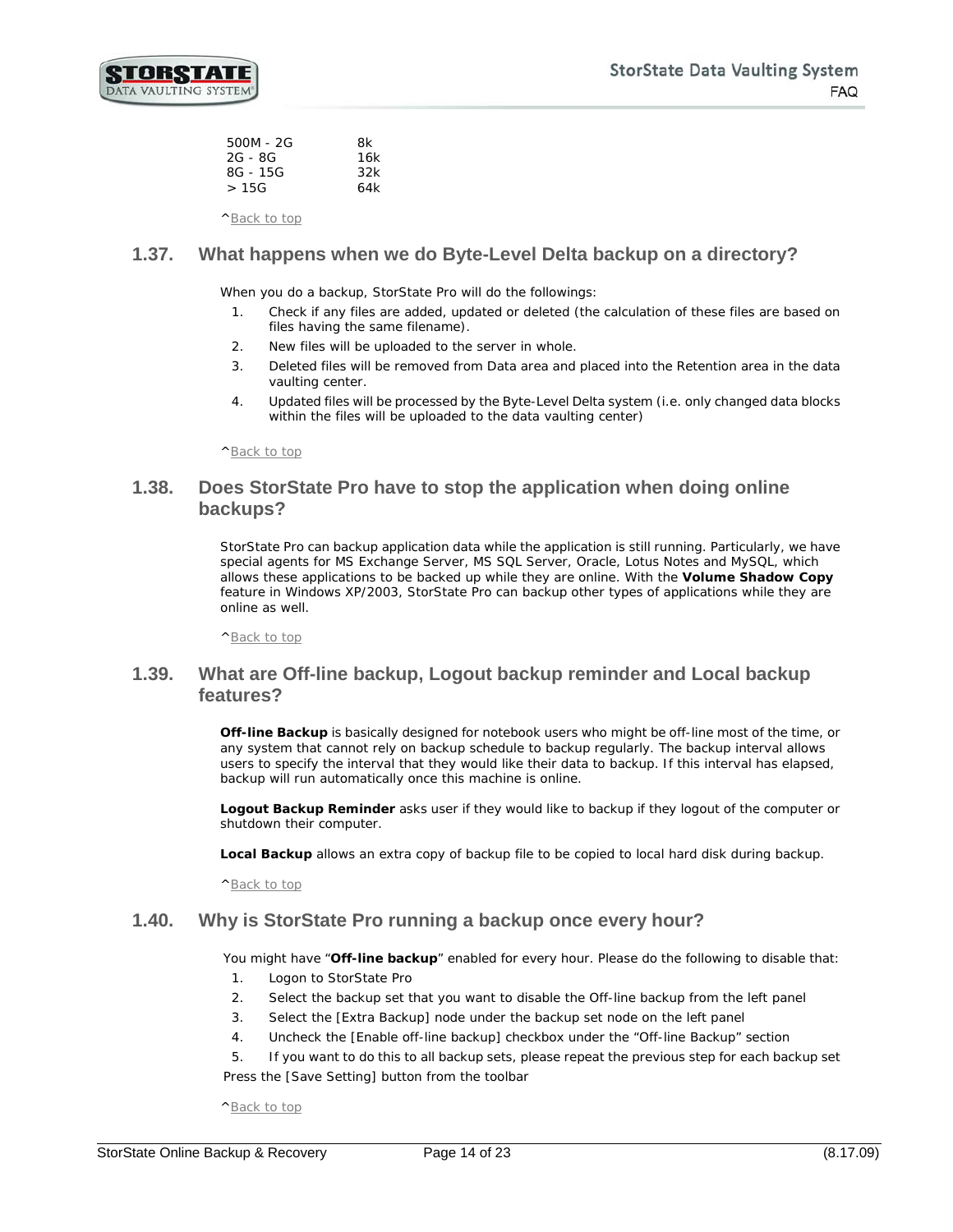

# <span id="page-14-0"></span>**1.41. How do I disable "logout backup reminder"?**

To disable the "**System Logout Backup Reminder**", please do the followings:

- 1. Logon to StorState Pro
- 2. Select the backup set that you want to disable the *Logout reminder* from the left panel
- 3. Select the [Extra Backup] node under the backup set node on the left panel
- 4. Uncheck the [Enable System Logout Backup Reminder] checkbox under the "System Logout Backup Reminder (Windows)" section

5. If you want to do this to all backup sets, please repeat the previous step for each backup set Press the [Save Setting] button from the toolbar

[^Back to top](#page-0-0)

## <span id="page-14-1"></span>**1.42. How do I change the .obm path for Novell?**

Please take a look at SYS:\obm\home.txt. It contains the path to the .obm directory. You can do the followings to make the changes:

- 1. Stop the scheduler
- 2. Change the entry in SYS:\obm\home.txt to another directory
- 3. Copy the .obm directory from existing location to new location
- 4. Startup the scheduler again
- 5. Also, open "SYS:\obm\bin\BackupManager.ncf" and append the updated .obm path to the end of the whole command line.

#### Example

java -mx384m -Djava.library.path=\$LIB\_PATH -cp \$OBM\_HOME\_CLASSPATH obm SYS:\obm C:\[new location]\.obm

[^Back to top](#page-0-0)

## <span id="page-14-2"></span>**1.43. The MS SQL or MS Exchange database backup job stores 2 copies of the spooled database file in the "temporary directory" (tagged with different datetimes). This has taken up extra disk space, is this necessary?**

If you have interrupted any of the backup jobs, the file tagged with the datetime of the corresponding backup job will be renamed to its original filename just before it is uploaded. This is necessary as we need to ensure that the snapshot of different dates would not overwrite each other.

If a backup job is still running, just let it runs to completion. If backup has been stopped already, just remove all files tagged with the corresponding datetime in the "temporary directory" and try to perform a **full database backup** again.

[^Back to top](#page-0-0)

#### <span id="page-14-3"></span>**1.44. What do I have to do in order to backup open files?**

You need open file support from the underlying OS. Windows XP, 2003, and Vista by default, come with **Volume Shadow Copy**, which allows backup open file. For older platforms, e.g. Windows 9x/ME/NT/2000 or NetWare, we would recommend adding a third party open file manager option (e.g. St. Bernard Open File Manager - [http://www.stbernard.com/\)](http://www.stbernard.com/) which might cost around US\$100 for each workstation and US\$300 for each server if open file backup is required. Other options may also be available.

*\*Open file option is not required on Linux/Unix/Mac OS X because no files are held exclusively open by applications.*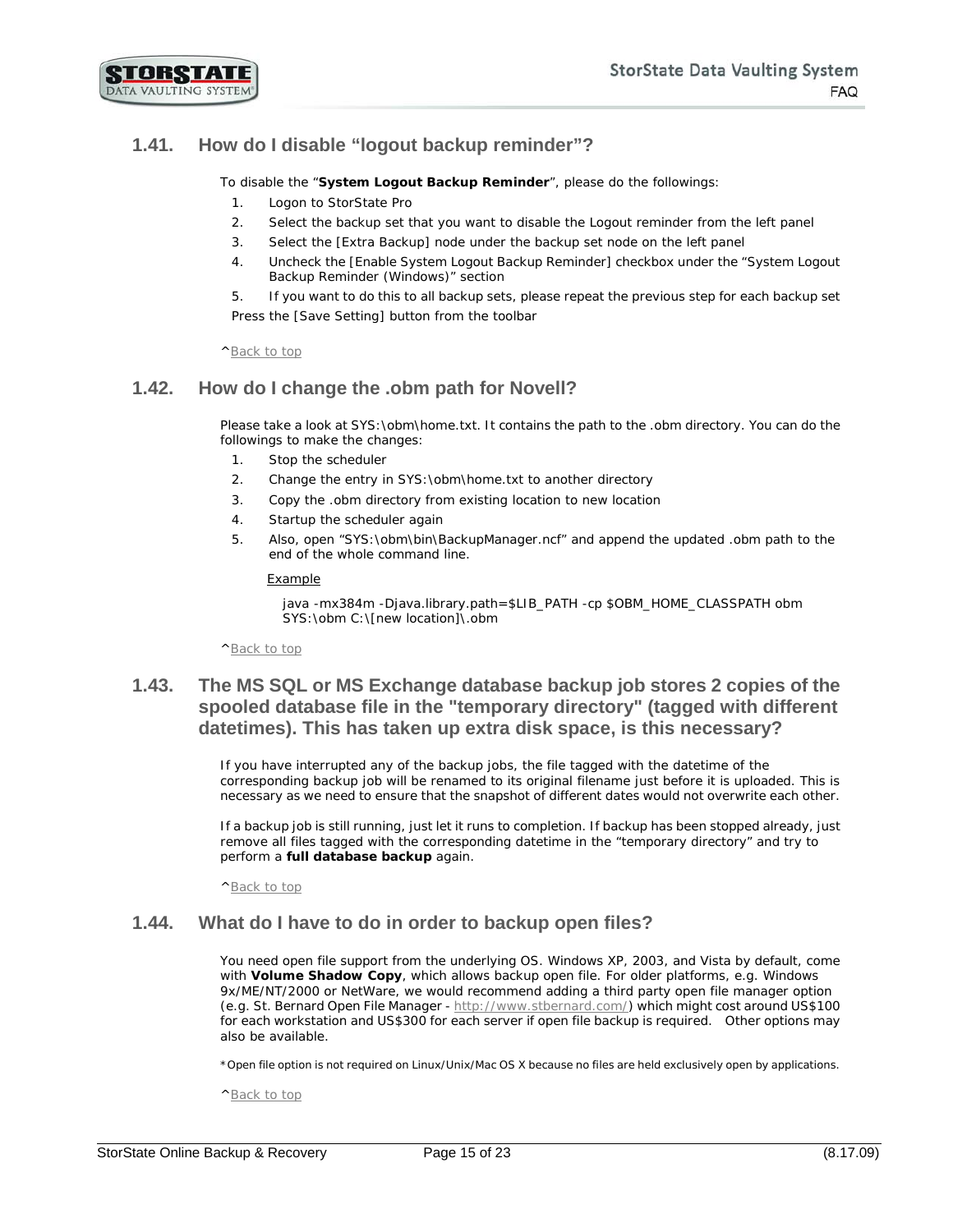

# <span id="page-15-0"></span>**1.45. How does Volume Shadow Copy work?**

#### Please refer to:

[http://technet2.microsoft.com/WindowsServer/en/Library/2b0d2457-b7d8-42c3-b6c9-59c145b77](http://technet2.microsoft.com/WindowsServer/en/Library/2b0d2457-b7d8-42c3-b6c9-59c145b7765f1033.mspx) [65f1033.mspx](http://technet2.microsoft.com/WindowsServer/en/Library/2b0d2457-b7d8-42c3-b6c9-59c145b7765f1033.mspx) 

[^Back to top](#page-0-0)

#### <span id="page-15-1"></span>**1.46. In Windows, when StorState Pro is creating a Shadow Copy Set, it gets the "[ERROR] E\_UNEXPECTED" error, what can I do?**

This is a Microsoft Volume Shadow Copy issue. Microsoft's recommendation is to try re-registering the Volume Shadow Copy Service. If you are on Win XP or 2003, you can simply run the batch file available in C:\Program Files\StorState Pro Backup Manager\bin\RegisterVSS.bat

[^Back to top](#page-0-0)

#### <span id="page-15-2"></span>**1.47. How to backup Oracle 7.3.4 on NetWare?**

To backup Oracle 7.3.4 on NetWare 5.1, it is not possible to use the Oracle agent, you need to do the followings:

- 1. Backup all Oracle 7.3.4 datafiles, control files, and pfile.
- 2. Use "exp" (export utility) to dump Oracle database to a dump file (make this a pre-backup command)
- 3. Use StorState Pro to backup this file

When you need to restore the database, just restore all datafiles, control files, pfile to its original location and use "imp" (import utility) to put the data back into Oracle database.

[^Back to top](#page-0-0)

#### <span id="page-15-3"></span>**1.48. How do I backup NTFS permission?**

NTFS permissions are backed up during the backup operation.

[^Back to top](#page-0-0)

#### <span id="page-15-4"></span>**1.49. How do I restore NTFS permission?**

Backed up NTFS permission will be restored automatically.

[^Back to top](#page-0-0)

#### <span id="page-15-5"></span>**1.50. How do I backup file permission in Linux?**

Linux file permissions are backed up during the backup operation.

[^Back to top](#page-0-0)

#### <span id="page-15-6"></span>**1.51. How do I restore file permission in Linux?**

Backed up Linux file permissions will be restored automatically.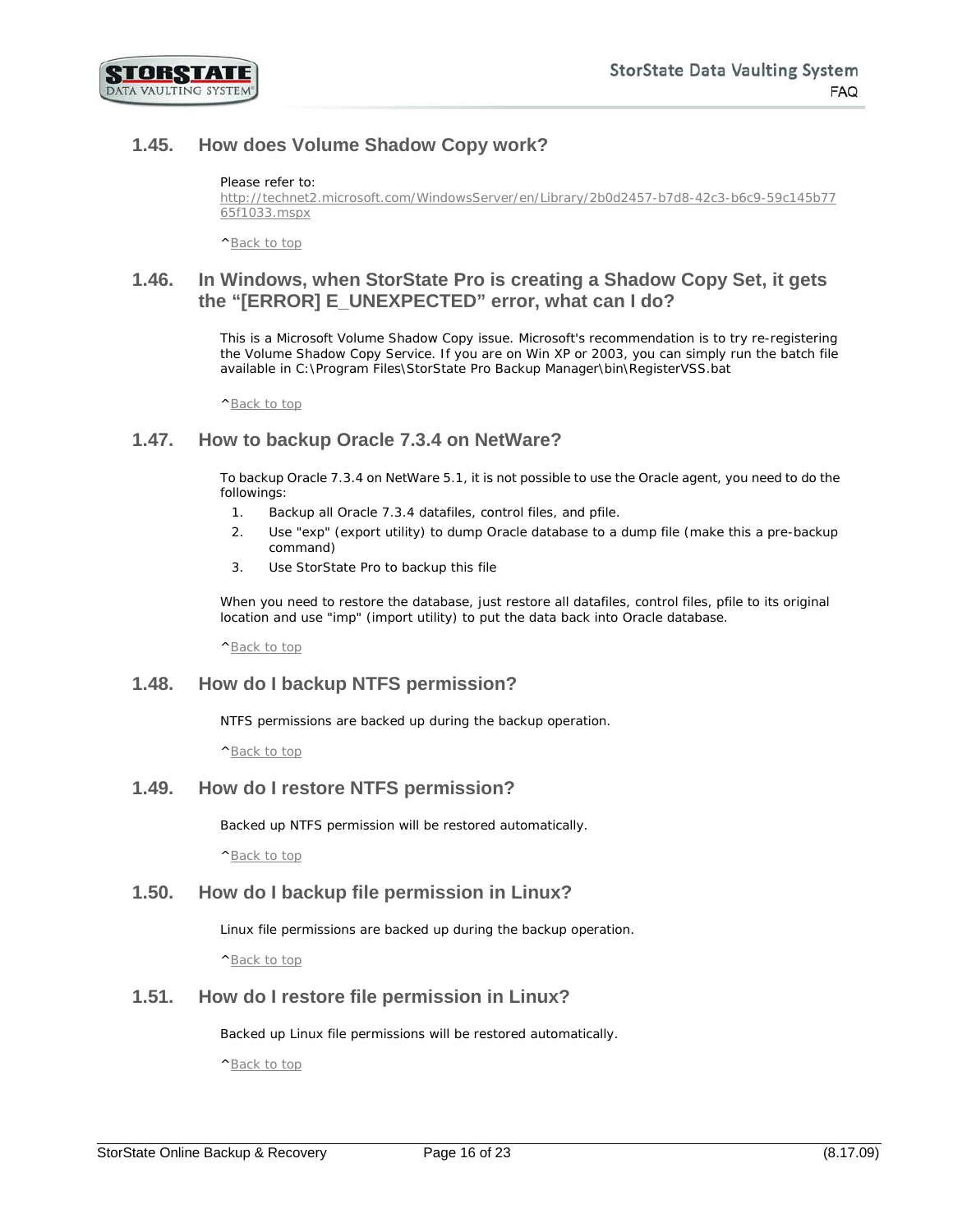## <span id="page-16-0"></span>**1.52. How do I remove StorState Pro completely from my Windows machine?**

If you want to completely remove StorState Pro from Windows, after uninstalling the software from [Control Panel] -> [Add or Remove Programs], please do the followings:

- Ensure that the StorState Pro installation directory is deleted (sometimes not removed when Windows holds some of the files)
- Remove the C:\Documents and Settings\administrator\.obm\ folder (intentionally left undeleted, as important information of the user and backup sets, such as the encryption keys, are stored here)

[^Back to top](#page-0-0)

#### <span id="page-16-1"></span>**1.53. Does StorState Pro work with dial-up connections?**

It makes no difference to StorState Pro if the connection is always on or dial-up.

If you want Windows to connect to the ISP automatically when a backup starts, you can go to [Control Panel] -> [Internet Options] -> [Connections] and select "Always dial my default connection".

[^Back to top](#page-0-0)

#### <span id="page-16-2"></span>**1.54. StorState Pro crashes when opening [Backup Source] of a Lotus Domino/Notes backup set, what can I do?**

- 1 Check to see if you can find a hs\_err\_pid????.log file under the [StorState Pro Home], and if it contains the error "Unable to complete restart processing, err = Recovery Manager: Error from Logging Subsystem", please do the followings:
- 2 Go to [Configuration], select [All Server Documents] and choose your corresponding server.
- 3 [Disable] Transactional logging at Basics
- 4 Go to [Control Panel] -> [Administrative Tools] -> [Services] and restart [Lotus Domain Server] Service
- 5 Go to [Configuration] -> select [All Server Documents] and enable Transaction logging
- 6 Make sure your logging style is "Archived"
- 7 Go to [Services] and restart Lotus Domain Server Service again

[^Back to top](#page-0-0)

#### <span id="page-16-3"></span>**1.55. How do I restore a machine from my System State backup?**

To recovery a machine from scratch, you have to do the followings:

- 1. Re-install the operating system
- 2. Re-install all applications installed (You can do both of these easily by backing up the system occasionally using Norton Ghost or other imaging software)
- 3. Restore the System State backup onto the recovered machine (This will update the recovered system with the latest configuration and settings)
- 4. Restore all data files onto the recovered system.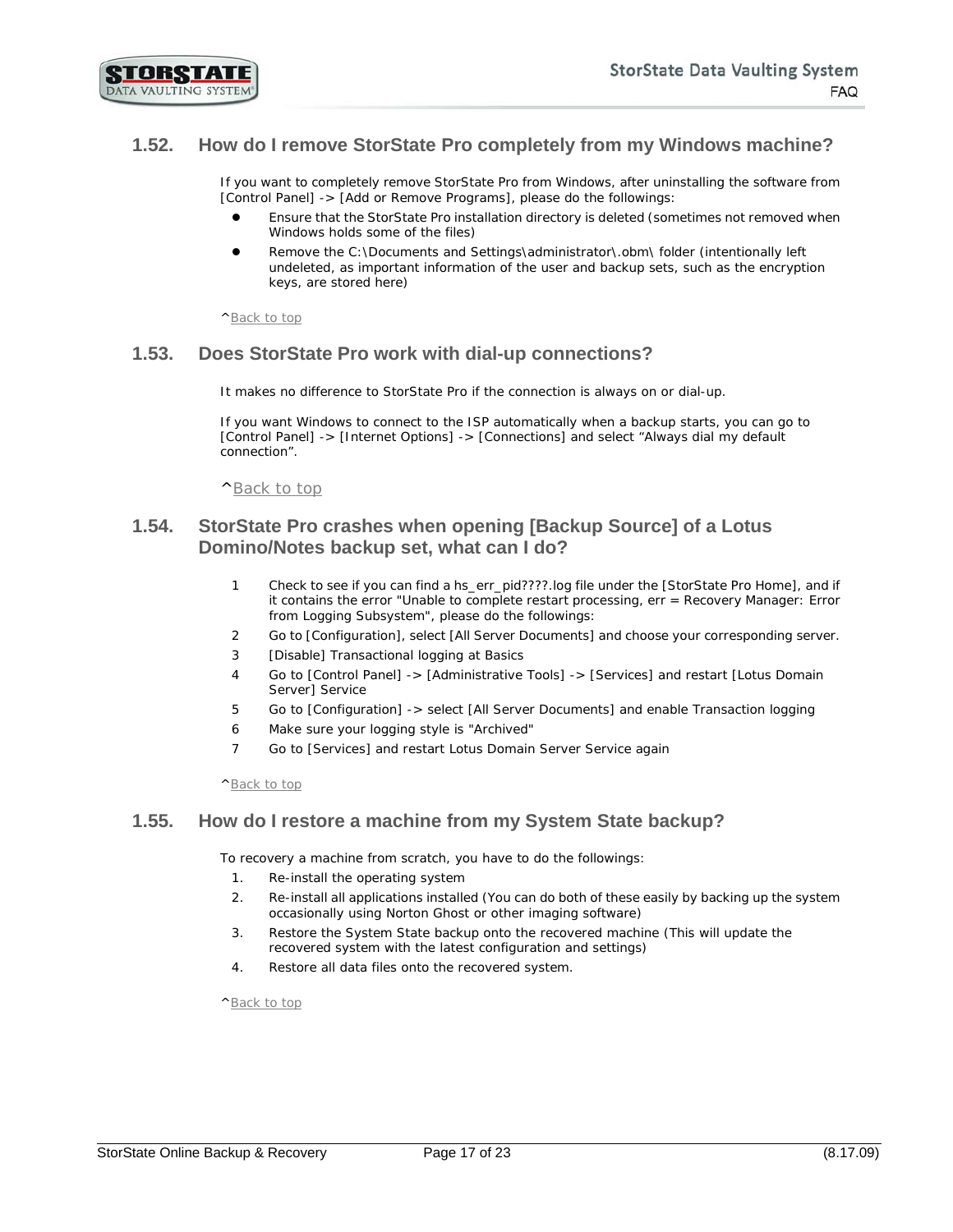

# <span id="page-17-0"></span>**2. Common Error Messages**

#### <span id="page-17-1"></span>**2.1. "Quota Exceeded"**

This means that the backup account has run out of its allocated data storage quota. Please contact StorState support to increase your backup quota.

[^Back to top](#page-0-0)

#### <span id="page-17-2"></span>**2.2. "Access is denied"**

This means that the file is not accessible by StorState Pro. Please check if the SYSTEM account that StorState Pro uses has read access permission to the mentioned file.

StorState Pro uses the SYSTEM or ROOT account for scheduled or background backup jobs. StorState Pro uses the account of the current user for jobs run directly from the StorState Pro Backup Manager.

[^Back to top](#page-0-0)

## <span id="page-17-3"></span>**2.3. "Checksum incorrect" / "Uploaded file size incorrect"**

This error occurs when the backup file uploaded to the server is corrupted. Corrupted backup files would not be stored on the data vaulting center but will be uploaded to the data vaulting center again in the next backup job.

If more than one backup job of the same backup set is being run on more than one computer at the same time, you might get this error. Please check if you have installed the client software (StorState Pro) with the same backup account on more than one computer.

Also, please check the file C:\Program Files\StorState Pro Backup Manager\home.txt and see if you have more than one ".obm" record (e.g. C:\Documents and Settings\Administrator\.obm) in this file that refers to the same backup account on the server. If you can find such entries, simply remove the redundant lines from this file and restart the computer.

Sometimes, this problem could be caused by network instability. If this only happens occasionally, you can safely ignore this error.

[^Back to top](#page-0-0)

#### <span id="page-17-4"></span>**2.4. "C:\xxx\yyy\zzz.txt has been removed already"**

There is latency between the backup agent with the list of files to be backed up and the time these files are actually backed up. If any of these files are removed between this latency, an informative message, "C:\xxx\yyy\zzz.txt has been removed already", will be logged in the backup log report. Under most condition, you don't need to worry about this since files created and then removed in this situation are usually temporary files. It is used by some other applications and it is not necessary to backup these files.

If you are using Byte-Level Delta, please make sure "Temporary directory for storing backup files" setting of your StorState Pro is pointing a writable directory with plenty of disk space.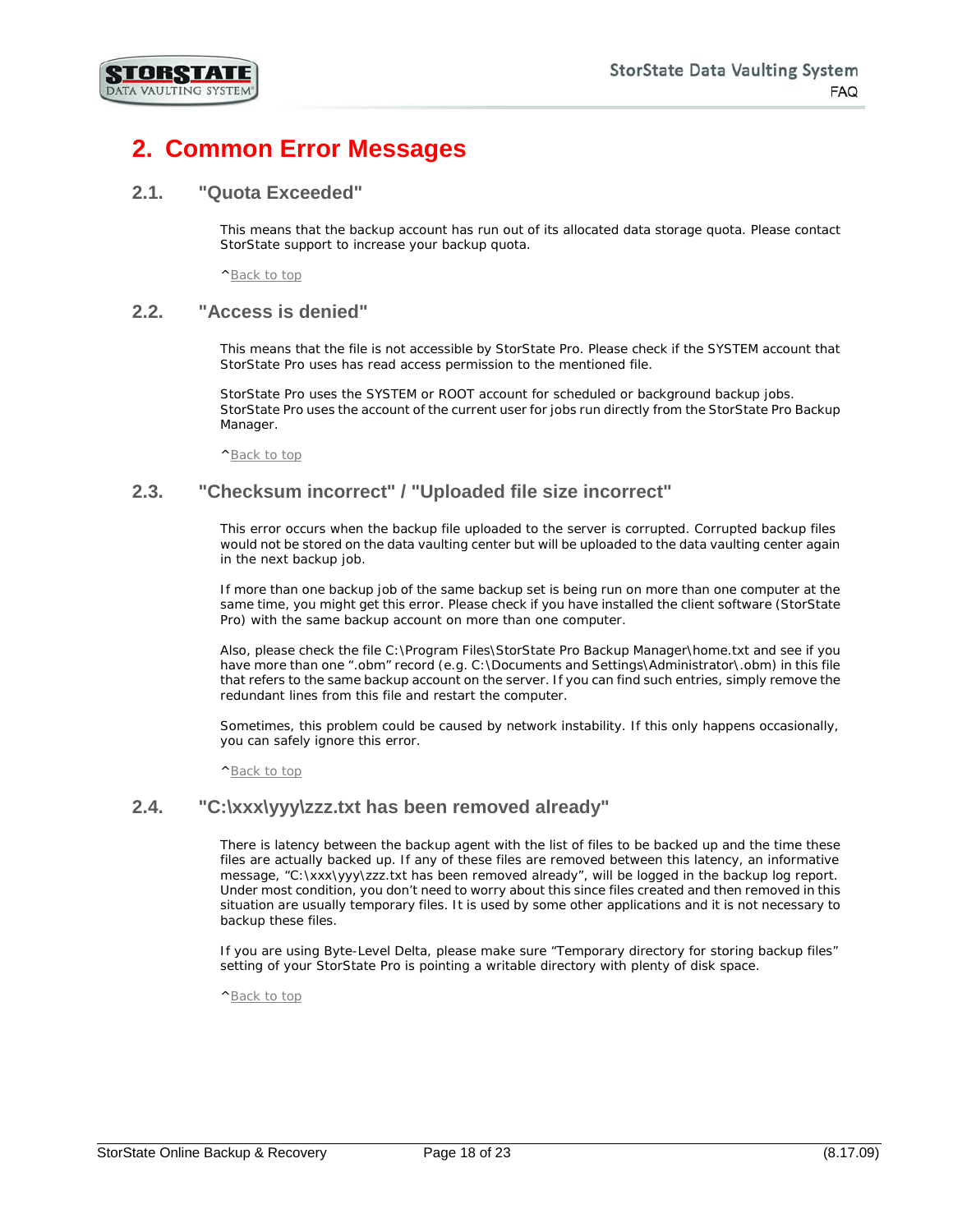

#### <span id="page-18-0"></span>**2.5. "The process cannot access the file because another process has locked a portion of the file"**

You get this message when backing up "C:\xxx\yyy\zzz.txt" because another application has held a read-exclusive lock on "C:\xxx\yyy\zzz.txt". The backup agent, therefore, is unable to open the file to read its content. Please try the followings to resolve this problem:

- Enable the Volume Shadow Copy option for the corresponding backup set if you are using Windows 2003 or XP.
- If you are on an older version for Windows, you may need to obtain a generic "Open File Manager" in order to backup the locked files.
- If the locked file is not important (e.g. C:\pagefile.sys), simply exclude the locked file from your backup source. By doing so, this message will not appear again.
- If the locked file is a database file held open by one of our supported applications (e.g. Microsoft SQL Server, Microsoft Exchange Server, Oracle, Lotus Domino/Notes, MySQL), simply use the corresponding add-on module provided to backup the database. This way, you can backup the database you want (using the application specific APIs) without accessing the database file directly. You may need to contact StorState support to enable the agent.
- If the locked file is a file held open by some other third party applications, you can use the [Pre/Post Command Line Tool] to shutdown/restart the application that is locking the file before/after a backup job to make sure that no locks will be placed on files that you need to backup.

[^Back to top](#page-0-0)

#### <span id="page-18-1"></span>**2.6. "The process cannot access the file because it is being used by another process"**

This means that the file is currently locked by another process (or program). Please shutdown the program locking this file before running the online backup program again. You can also refer to ["What do I have to do in order to backup open files"](#page-14-3) for more information (for file backup set only).

[^Back to top](#page-0-0)

#### <span id="page-18-2"></span>**2.7. "Premature end of input"**

It means that StorState Pro has a problem downloading the list of files to be backed up from the data vaulting center. It then retries getting the list again. This is usually due to network difficulties and corrects itself.

[^Back to top](#page-0-0)

#### <span id="page-18-3"></span>**2.8. "Invalid XML Character" / "XML document structures must start and end within the same entity"**

Please try the followings:

- 1. Logon to the web interface of this backup account
- 2. Go to the [File Explorer] page and browse to the directory reported that contain this problem (or some other directories)
- 3. Check if there are any filenames containing strange characters and delete them
- 4. Try backup again.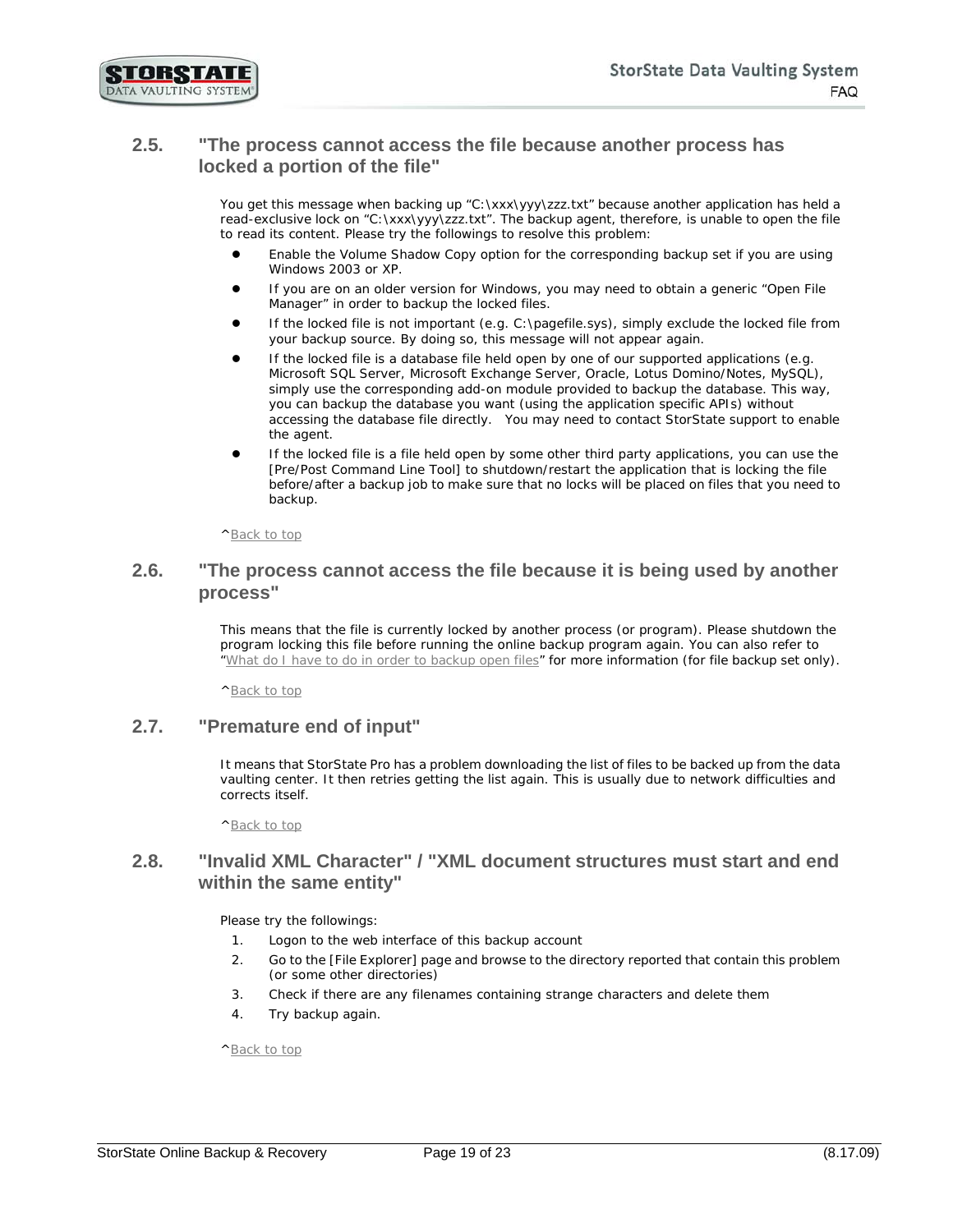

# <span id="page-19-0"></span>**2.9. "Incorrect Function"**

Please check if you have any antivirus or personal firewall software installed. Please disable it from scanning the related data and traffic to see if the problem persists.

[^Back to top](#page-0-0)

## <span id="page-19-1"></span>**2.10. "HTTP/1.1 502 Proxy Error"**

The specified Secure Sockets Layer (SSL) port is not allowed. ISA Server is not configured to allow SSL requests from this port. Most Web browsers use port 443 for SSL requests. Refer to<http://support.microsoft.com/kb/283284>

[^Back to top](#page-0-0)

#### <span id="page-19-2"></span>**2.11. " [Microsoft][ODBC SQL Server Driver][SQL Server]The statement BACKUP LOG is not allowed while the recovery model is SIMPLE"**

You need to change the Recovery model to FULL. If you are using Microsoft SQL Server 7.0/2000/2005, please refer to the following screenshots:

- 1. <http://www.storstate.com/docs/screenshots/SQL7-TuncateLogOnCheckpoint.jpg>
- 2. <http://www.storstate.com/docs/screenshots/SQL2000-FullModel.jpg>

If you are using MSDE, please issue the following commands: osql -E -S [Server Name] -Q "ALTER DATABASE [Database Name] SET RECOVERY FULL"

These will enable transaction logging option for your MSDE databases and allow incremental/differential backup to be run with no problems.

[^Back to top](#page-0-0)

## <span id="page-19-3"></span>**2.12. "CExBackup::backupService:HrESEBackupSetup: Error Number 0xc800020e: An incremental backup cannot be performed when circular logging is enabled"**

You need to disable circular logging in MS Exchange. Please uncheck the [Enable circular logging] option as shown below and restart the "Microsoft Exchange Information Store" service after you are done.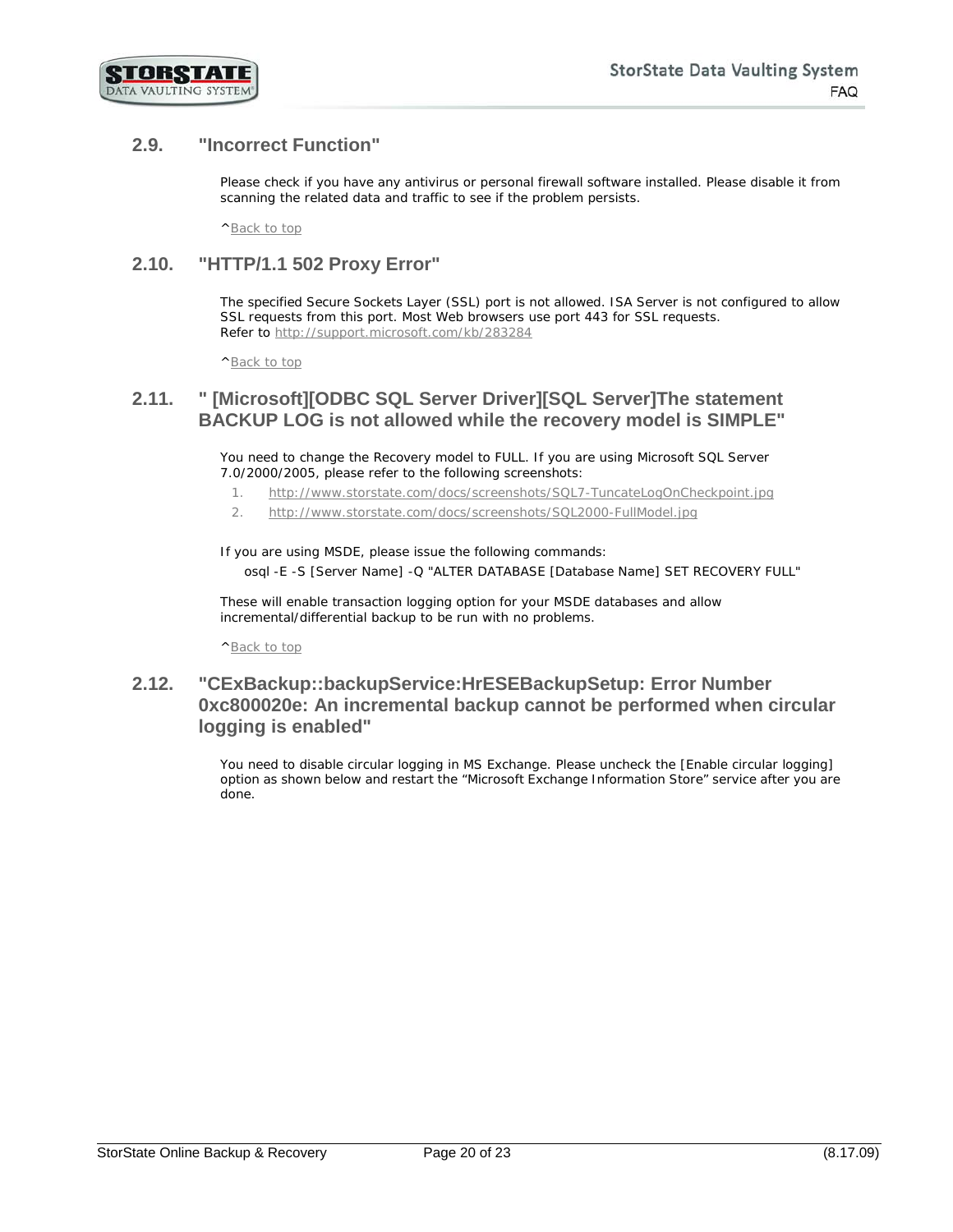

| <b>C</b> Exchange System Manager                                                                                                                                                           |                                                     |                                                                                                                                                                                                                                                                                                                                                                                                                                                                                                    | $ \Box$ $\times$         |
|--------------------------------------------------------------------------------------------------------------------------------------------------------------------------------------------|-----------------------------------------------------|----------------------------------------------------------------------------------------------------------------------------------------------------------------------------------------------------------------------------------------------------------------------------------------------------------------------------------------------------------------------------------------------------------------------------------------------------------------------------------------------------|--------------------------|
| Window<br>Console                                                                                                                                                                          | Help                                                |                                                                                                                                                                                                                                                                                                                                                                                                                                                                                                    | $ B$ $\times$            |
| $\Leftrightarrow$<br>View<br>Action<br>mb.                                                                                                                                                 | <b>de</b> x f                                       | <b>First Storage Group Properties</b>                                                                                                                                                                                                                                                                                                                                                                                                                                                              | 7x                       |
| Tree<br>Lebshama (Exchange)<br>Global Settings<br>Recipients<br>田<br>白母 Servers<br>$\blacksquare$ WIN2000<br>由<br><b>REA</b> Connectors<br>$\overline{+}$<br><b>El Cools</b><br>El Folders | WIN2000<br>Name<br>Protocols<br>First Storage Group | General Details<br>First Storage Group<br>Transaction log location:<br>E:\Program Files\Exchsrvr\mdbdata<br>System path location:<br>E:\Program Files\Exchsrvr\mdbdata<br>Log file prefix:<br><b>E00</b><br>Zero out deleted database pages<br>Enable circular logging<br>г<br>Don't enable this option, Incremental backup cannot be performed<br>when circular logging (i.e. transaction logs are removed to reduce<br>the use of disk space) is enabled.<br><b>OK</b><br>Cancel<br><b>Apply</b> | Browse<br>Browse<br>Help |
|                                                                                                                                                                                            |                                                     |                                                                                                                                                                                                                                                                                                                                                                                                                                                                                                    |                          |

[^Back to top](#page-0-0)

#### <span id="page-20-0"></span>**2.13. "CExBackup::backupStorageGroup:HrESEBackupTruncateLogs: Error Number 0xc7ff1004: (null) "**

This is an error returned by the Microsoft API and is a Microsoft issue. Please try to restart the "Microsoft Exchange Information Store" service. If the problem persists, you may want to schedule the service to restart on a daily basis.

[^Back to top](#page-0-0)

## <span id="page-20-1"></span>**2.14. "CExBackup::backupStorageGroupLog:HrESEBackupGetLogAndPatch Files: Error Number 0xc8000232: Some log or patch files are missing"**

If you have just disabled the MS Exchange circular logging option, please try running a full backup again, this should fix the problem.

[^Back to top](#page-0-0)

#### <span id="page-20-2"></span>**2.15. "CExBackup::backupFile:WriteFile: Error Number 0x6: The handle is invalid"**

This is the MS Exchange having problem in writing to the Temporary spooling directory. Please ensure that the system account running the MS Exchange has full access right to that directory. If it is a network drive, please use an UNC path (e.g. *\\server\share)*, and the "Network Resources Authentication for Windows" is properly set for the corresponding backup set.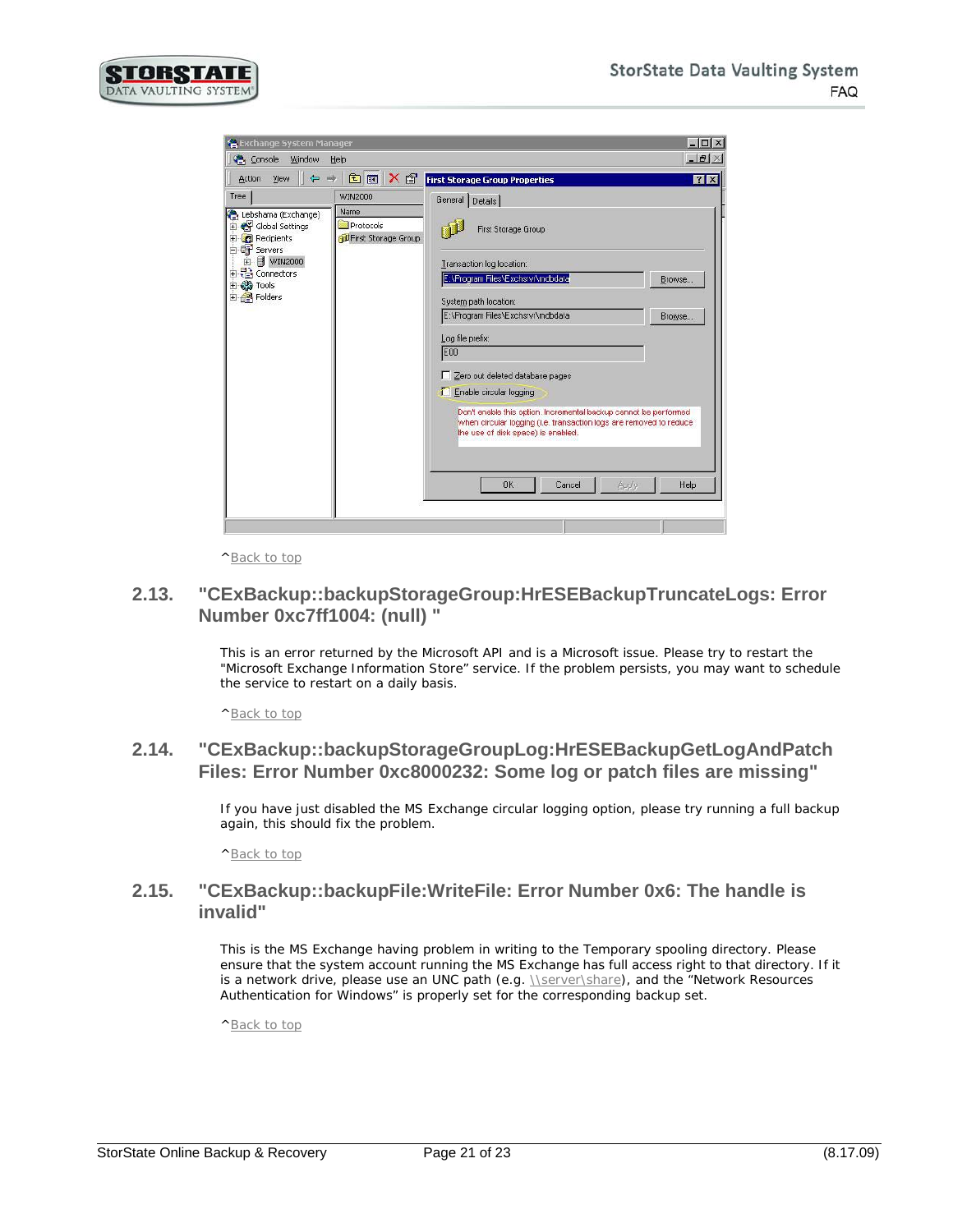

## <span id="page-21-0"></span>**2.16. "Path 'C:\Temp\MSSQLServer\1137040769567' does not exist"**

If you get this error while you are doing MS SQL or MS Exchange backup, please try to use an UNC path (e.g. //server/share) in "Temporary directory for storing backup files" under [Backup Source Settings]. Please make sure that your StorState Pro is on the same machine as your MS SQL or MS Exchange. Please also ensure that you have included the appropriate "**Network Resources**  Authentication for Windows" information in the backup set.

For MS SQL Server, you may want to check whether if it can spool the database file correctly by running the following command:

(Windows Authentication mode) osql -E -Q "DECLARE @dbname char(64) SET @dbname = 'xxx' BACKUP DATABASE @dbname TO DISK = '//server/share/abc.txt' WITH SKIP"

OR

(SQL Server Authentication mode) osql -U USERNAME -P PASSWORD -Q "DECLARE @dbname char(64) SET @dbname = 'xxx' BACKUP DATABASE @dbname TO DISK = '//server/share/abc.txt' WITH SKIP"

Note:

USERNAME/PASSWORD = the database username/password  $xxx =$  the database that you would like to backup  $\frac{1}{s}$  //server/share/abc.txt = the location for the database spooling file

[^Back to top](#page-0-0)

#### <span id="page-21-1"></span>**2.17. "Expect log sequence 'xxx' but found 'SERVERNAME\Microsoft Information Store\First Storage Group\E000xxx.log'"**

This occurs when the log sequence of MS Exchange was altered by other backup software, e.g. NTBackup. Thus when the Backup Manager next performs a MS Exchange backup, the Exchange log sequence would not match the one that it is expecting. With the broken sequence, the Exchange server cannot be restored to its latest state.

To resolve this problem, you need to deactivate all other backup software that is operating on MS Exchange, and then you need to perform a Full MS Exchange database backup manually via the Backup Manager.

Alternatively, instead of backing up transaction logs during the weekdays, you can consider doing Full Exchange Database backup on a daily basis with the Byte-Level Delta option enabled. This should avoid interference from other backup software while keeping the amount of upload data to minimal.

[^Back to top](#page-0-0)

## <span id="page-21-2"></span>**2.18. "The last backup jobs of \*.stm (2006-10-30-13-40-21) and \*.edb (2006-11-04-03-05-00) don't match for database 'ServerX\Microsoft Information Store\First Storage Group\Mailbox Store (ServerX)'"**

For MS Exchange backup, \*.stm and \*.edb are backed up in pairs, if this error occurs, it implies that during a previous backup, there was a problem with either the \*.stm or \*.edb file. If this happens, please perform a Full MS Exchange backup manually via the Backup Manger to resolve this problem.